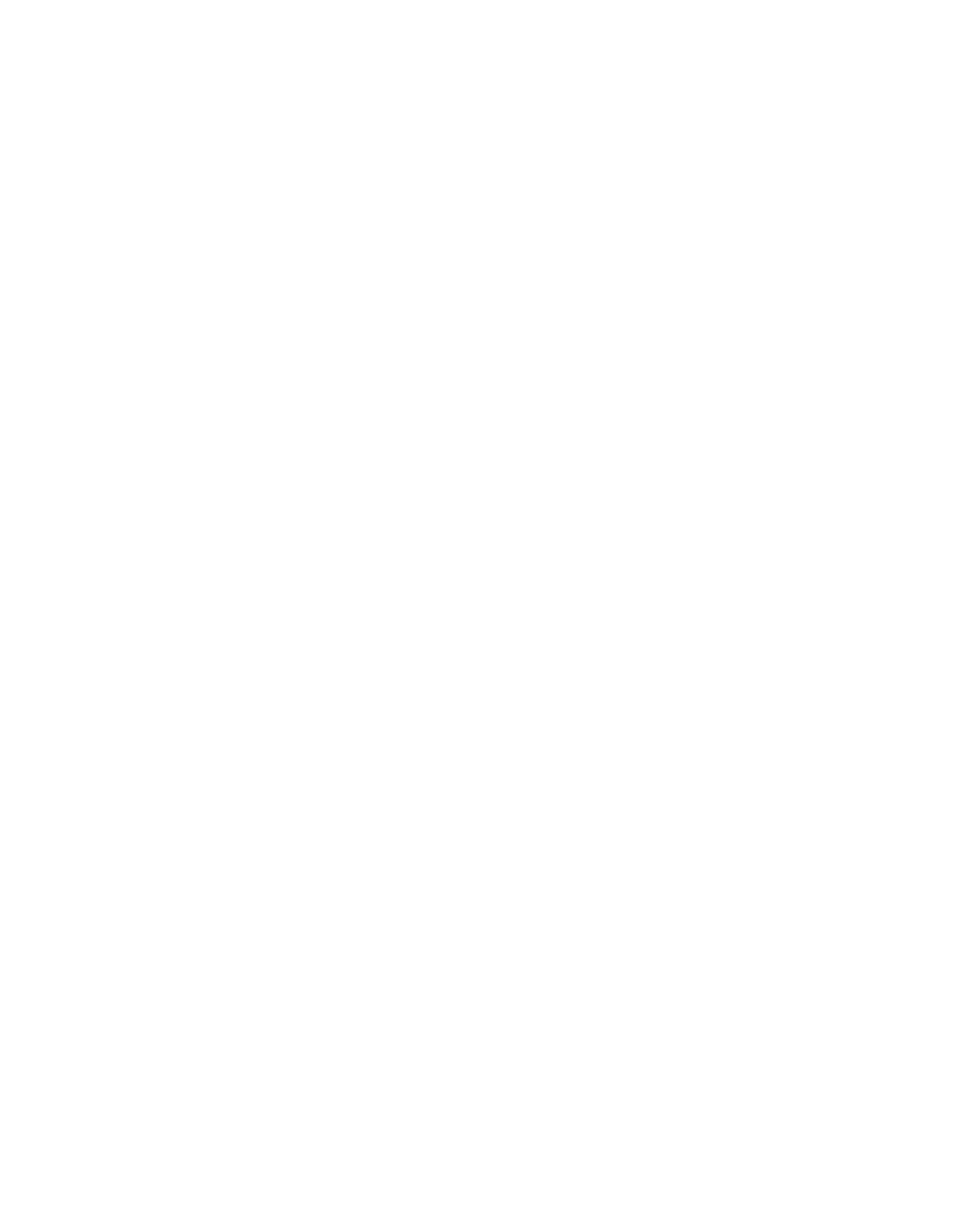# **LPR Corrosion Study Standard Operation Procedure**

## **Alloys: AA356.2, A36, AA6061-T6, CDA 360, AZ91C-T6**

Project: NCHRP, 404-0355-03 June 14, 2005

## **1.0 Pre-Test Preparation:**

#### **1.1 Glass cleaning:**

-Acid-clean glass beakers and graduated cylinder with 1:1 HCl -Rinse all surfaces very well -Dump waste acid in waste acid vessel for disposal -If solution becomes quite coloured, then repeat -Rinse flasks well with tap water -Rinse with reverse osmosis de-ionized water >4 times -Inspect glassware

#### **1.2 Electrode holder cleaning:**

-Wash electrode holder under tap with soap and water, rubbing gently with cloth -Rinse well with tap water and then alcohol

-Visually inspect for cleanliness

#### **1.3 Electrode cleaning:**

-Sandpaper clean electrodes on drill press (wet for magnesium sample)

 -Use separate sandpaper (600 grit) for each sample, avoid cross-contamination of metals -Thread 32tpi holder shaft into sample then put other end of threaded shaft into drill press -At high speed gently pinch paper between thumb and fingers around sample and slide up and down exposing all fresh metal and evenly abrading sample, press paper flat onto end of electrode

-Stop when all previous corrosion product is removed

 -Repeat pinching of sample with paper towel while spinning sample to remove any other debris

-Rinse off with alcohol and gloved finger rub, flush threaded hole, then blow-dry

-Maintain cleanliness of samples at all times by avoiding touching them with bare hands to avoid depositing oil, or contacting them with dirty surfaces

-Store in closed clean petri dish

-Weigh samples when dry and measure dimensions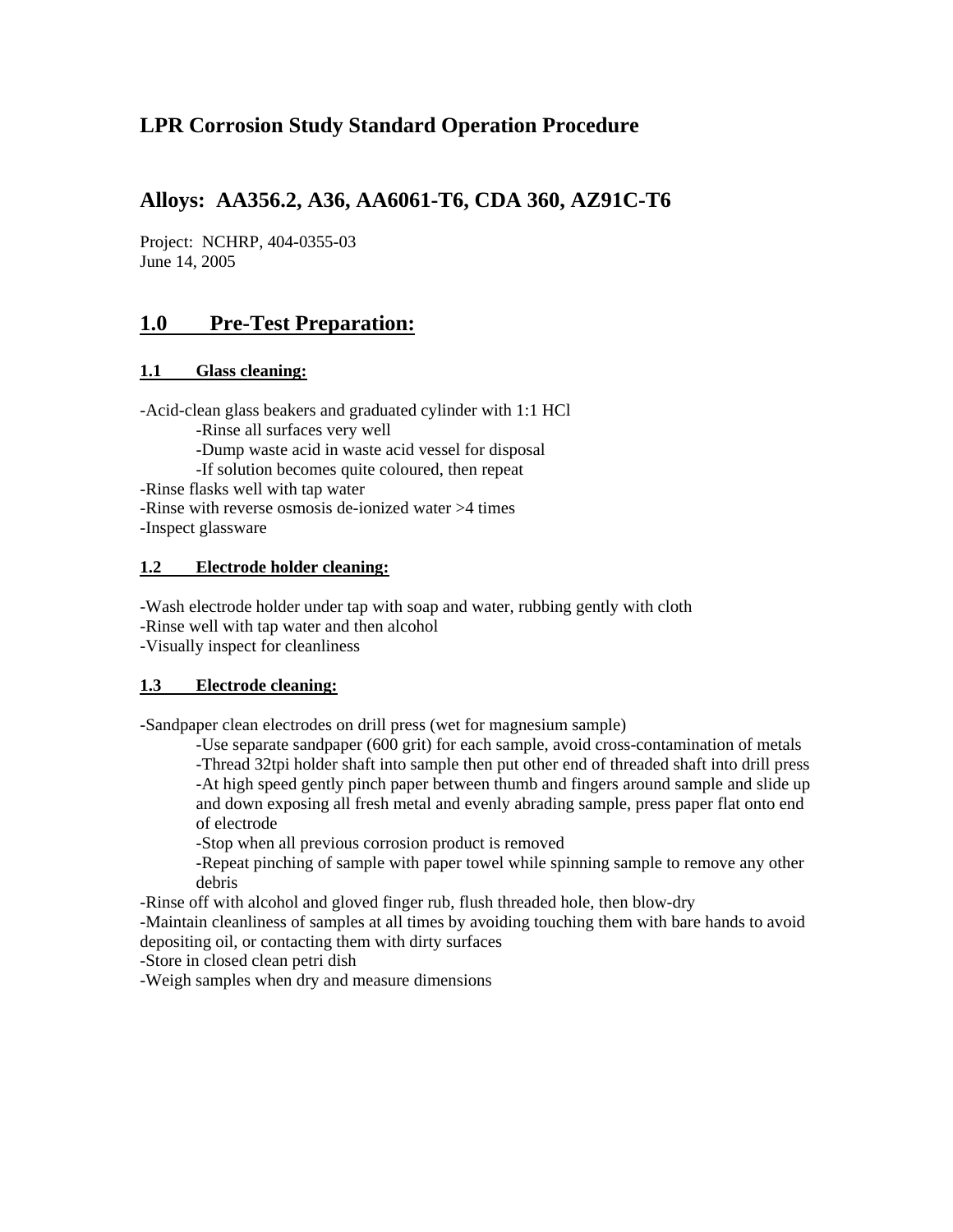## **2.0 Performance of LPR Test:**

### **2.1 Sample cell assembly:**

-Measure solution into graduated cylinder to nearest ml.

-Initially rinse graduated cylinder with a very small amount  $(\sim 15 \text{ ml})$  of test solution and discard

-Shake flask as dry as possible

 -1% and 10% tests require a 750 ml solution; full strength solutions require 500 ml -Pour solution into test beaker; CDA 360 full strength requires waisted beaker to increase solution height

-Put clean rubber washer on electrode holder and screw electrode on firmly so to form a seal -Order electrodes in sample cell, left to right: electrode 1 on holder A, 2 on B, and 3 on C, or as necessary and record

-For 15 minute reading times of 1% and 10% solutions immerse assembled tops into solution at 16 minute intervals, noting initial immersion time. For 3 minute reading of 100% solution, immerse 4 minutes apart

-Plug leads hanging from the test stand into the probe holders, A on left, B centre, C right

### **2.2 Data acquisition:**

-Prepare data sheets from template, update solution, date, and test number

-After assembly and immersion of final cell, take potential reading of first cell Instrument

-Plug and screw lead from MS1500L into test stand plug above sample

-Turn MS1500L on (slide switch on bottom left to the right)

-Push ENTER key to enter the electrode selection menu

 -Push arrow keys to move to required electrode (specifies alloy, corrosion/potential, duration)

-Push ENTER to select

-Push arrow key to select MAKE MEASUREMENT

-Verify info in window is correct

-Push ENTER again to start

-Almost instantly a POT value will appear in window, push ENTER to save and record on worksheet

-Note temperature and observations

-Repeat for each cell, 16 minutes apart and after 72-hour corrosion reading (4 minutes and 24 hours for 100%)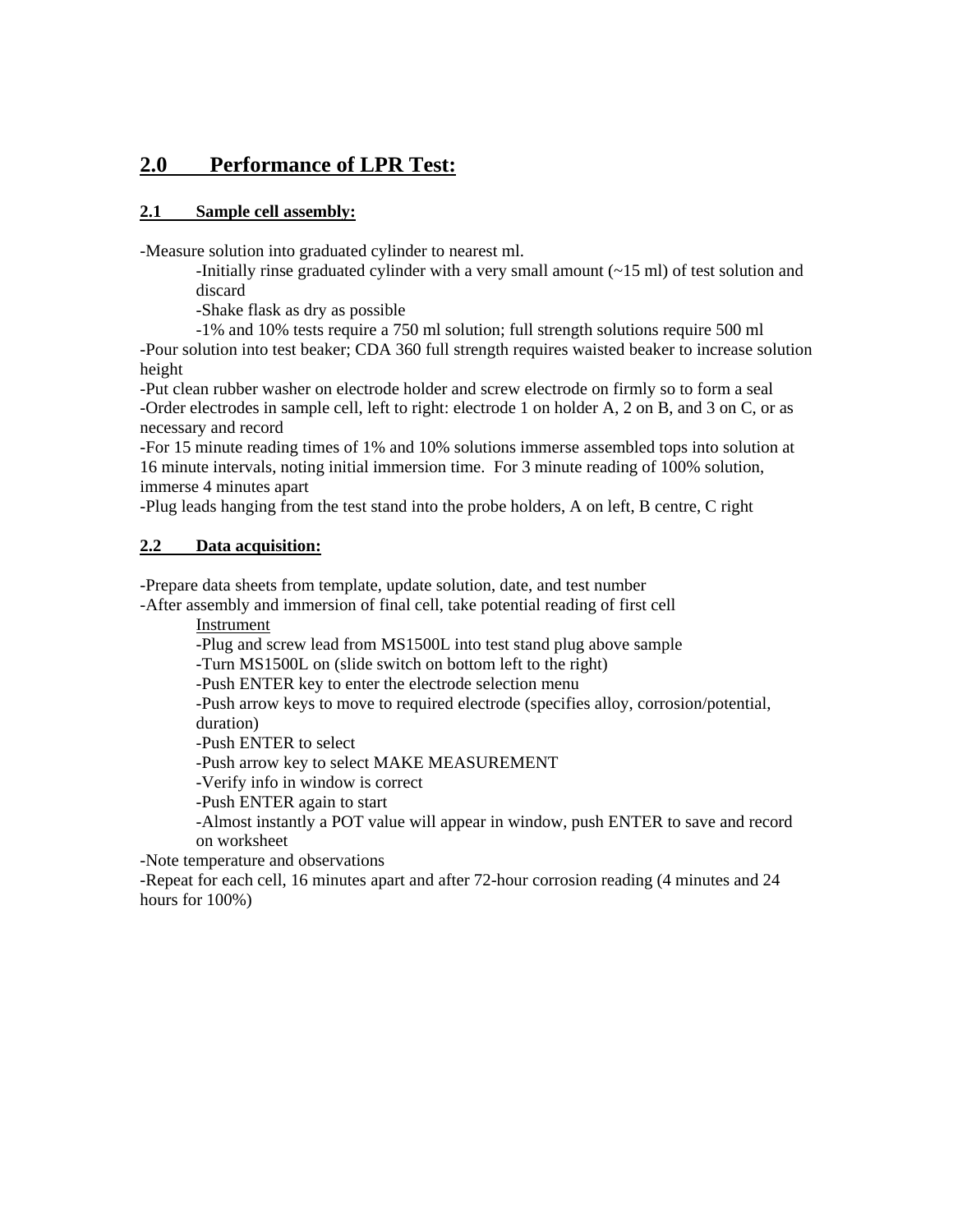-Take corrosion measurements 3, 6, 24, 48, and 72 hours after initial immersion (1, 3, 6, 24 hours for 100%)

Instrument -Turn on -Push ENTER key to enter the electrode selection menu -Push arrow keys to move to required electrode -Push ENTER to select -Push arrow key to select MAKE MEASUREMENT -Verify info in window is correct -Push ENTER again to start -After 15 minutes, a MPY value appears in window, push ENTER to save, record value on worksheet

-Repeat measurement process on each cell, 16 minutes apart

-Take potential reading for each cell after 72-hour corrosion reading (24 hours for 100%)

## **3.0 Completion of Test:**

-Take photos of any unusual phenomena

-Remove samples from solution, confirm ordering of electrodes

-Individually ultrasonic clean each alloy sample in a beaker of Alconox solution (~1 hr)

-Rub samples with paper towel, rinse with alcohol, flush tapped hole, blow dry, and weigh

-If necessary, submit for visual examination

-Upload data from MS1500L data logger to PC

-Complete hand-notated table filled during test, transfer to digital Excel copy and save to folder for that test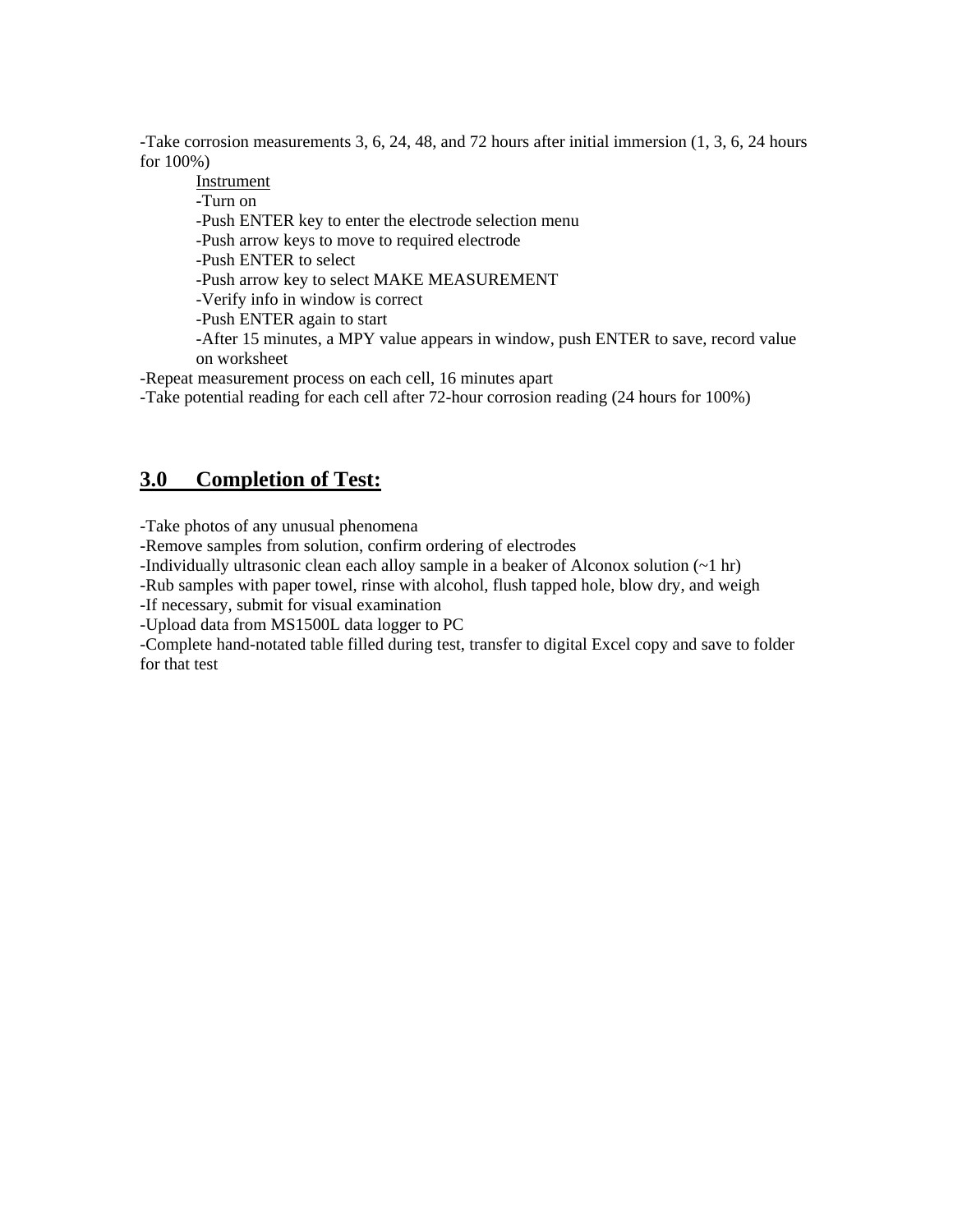

**Figure A-1 – General View of LPR Test Arrangement with Meter Affixed to Brass (CDA 360) Samples**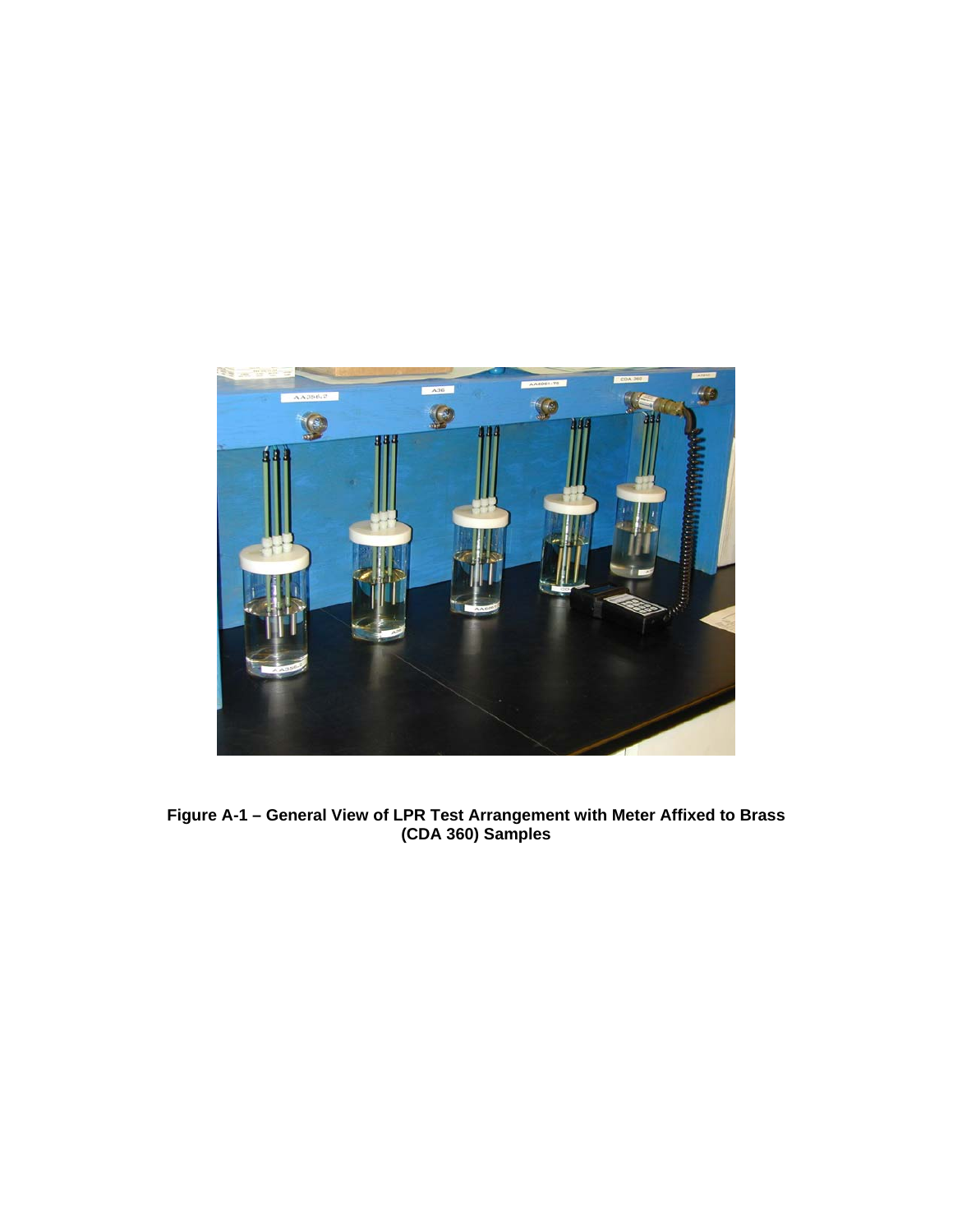# **APPENDIX B CORROSION TEST WORKSHEET AND SUMMARY**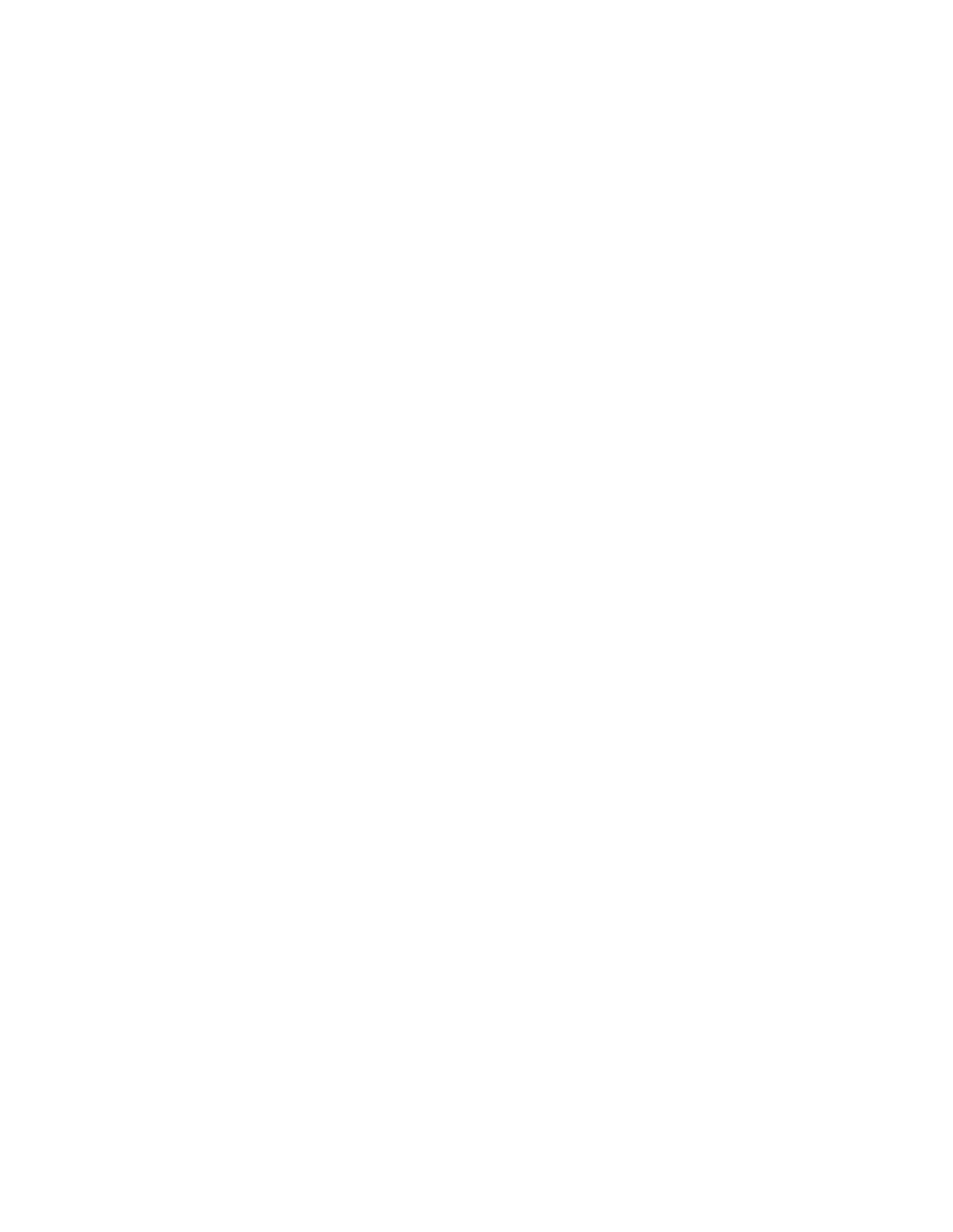### **Table B-1 – NCHRP Corrosion Test Worksheet and Summary**

#### **NCHRP Corrosion Test Work Sheet and Summary Project:**

| Test<br><b>IINS</b>                | Probe ID     | Mass after <b>Immersion</b> | <b>ገhr</b><br>1.0 hr | 6 hr | 48 hr<br>24 hr | 72 hr | 72 hr | Mass after | Mass | <b>ICoun</b> |
|------------------------------------|--------------|-----------------------------|----------------------|------|----------------|-------|-------|------------|------|--------------|
| End Date:                          | $3 - Jan-00$ |                             |                      |      |                |       |       |            |      |              |
| Soln Volume:<br><b>Start Date:</b> | ml           |                             |                      |      |                |       |       |            |      |              |
| <b>Concentration:</b>              | $\%$         |                             |                      |      |                |       |       |            |      |              |
| Solution:                          |              |                             |                      |      |                |       |       |            |      | Test#        |
|                                    |              |                             |                      |      |                |       |       |            |      |              |

| <b>Test</b>       | <b>UNS</b> | Probe ID       |                |        | <b>Mass after</b> | <b>Immersion</b> | 1.0 <sub>hr</sub> | 3 hr  | 6 hr  | 24 hr | 48 hr | 72 hr | 72 hr     |   | <b>Mass after</b> | <b>Mass</b>                | Coupon      | Probe                   | Probe                   | Approx.                 | Metal                | <b>MPY</b>           |
|-------------------|------------|----------------|----------------|--------|-------------------|------------------|-------------------|-------|-------|-------|-------|-------|-----------|---|-------------------|----------------------------|-------------|-------------------------|-------------------------|-------------------------|----------------------|----------------------|
| coupon            | No.        | corr. pot.     |                |        | cleaning,         | time             | potential         | corr  | corr  | corr  | corr  | corr  | potential |   | test and US       | change                     | order       | Length                  | Dia.                    | Probe Area              | Density              |                      |
| alloy             |            |                |                |        | pretest (g)       |                  | (mV)              | (mpy) | (mpy) | (mpy) | (mpy) | (mpy) | (mV)      |   | cleaning (g)      | (g)                        |             | (in)                    | (in)                    | (in2)                   | g/cc                 |                      |
| Temp              |            |                |                |        |                   |                  |                   |       |       |       |       |       |           |   |                   |                            |             |                         |                         |                         |                      |                      |
| Date              |            |                |                |        |                   |                  |                   |       |       |       |       |       |           |   |                   |                            |             |                         |                         |                         |                      |                      |
| AA 356.2          | A03562     |                | $\overline{2}$ | 2      |                   | 0:00             | 1:04              | 3:00  | 6:00  | 0:00  | 0:00  | 0:00  | 0:15      |   |                   | 0.0000<br>0.0000           | A<br>B      | 1.606<br>1.608          | 0.235<br>0.238          | 1.229<br>1.247          | 2.68<br>2.68         | 0.00<br>0.00         |
|                   |            |                |                | 3      |                   |                  |                   |       |       |       |       |       |           | 3 |                   | 0.0000                     | C           | 1.606                   | 0.239                   | 1.251                   | 2.68                 | 0.00                 |
| A36               | K02600     | 3              | 4              | 2<br>3 |                   | 0:16             | 1:20              | 3:16  | 6:16  | 0:16  | 0:16  | 0:16  | 0:31      | 3 |                   | 0.0000<br>0.0000<br>0.0000 | A<br>B<br>C | 1.778<br>1.784<br>1.782 | 0.232<br>0.234<br>0.233 | 1.338<br>1.354<br>1.347 | 7.60<br>7.60<br>7.60 | 0.00<br>0.00<br>0.00 |
| AA 6061-T6 A96061 |            | 5              | 6              | 2<br>3 |                   | 0:32             | 1:36              | 3:32  | 6:32  | 0:32  | 0:32  | 0:32  | 0:47      | 3 |                   | 0.0000<br>0.0000<br>0.0000 | A<br>B<br>C | 1.743<br>1.745<br>1.742 | 0.232<br>0.231<br>0.230 | 1.313<br>1.308<br>1.300 | 2.70<br>2.70<br>2.70 | 0.00<br>0.00<br>0.00 |
| <b>CDA 360</b>    | C36000     | $\overline{7}$ | 8              | 3      |                   | 0:48             | 1:52              | 3:48  | 6:48  | 0:48  | 0:48  | 0:48  | 1:03      | 3 |                   | 0.0000<br>0.0000<br>0.0000 | A<br>B<br>C | 3.251<br>3.248<br>3.244 | 0.239<br>0.239<br>0.239 | 2.486<br>2.484<br>2.481 | 8.49<br>8.49<br>8.49 | 0.00<br>0.00<br>0.00 |
| Mg AZ91C          | M11914     | 9              | 10             | З      |                   | 1:04             | 2:08              | 4:04  | 7:04  | 1:04  | 1:04  | 1:04  | 1:19      | 3 |                   | 0.0000<br>0.0000<br>0.0000 | A<br>B<br>C | 2.065<br>2.060<br>1.952 | 0.340<br>0.342<br>0.340 | 2.297<br>2.305<br>2.176 | 1.81<br>1.81<br>1.81 | 0.00<br>0.00<br>0.00 |

Observations:

- <u>0 Hr</u> <u>1 Hr</u> <u>6 Hr</u>
- 24 Hr
- <u>48 Hr</u>
- 72 Hr



 $A =$  Reference  $B =$  Test  $C =$  Auxiliary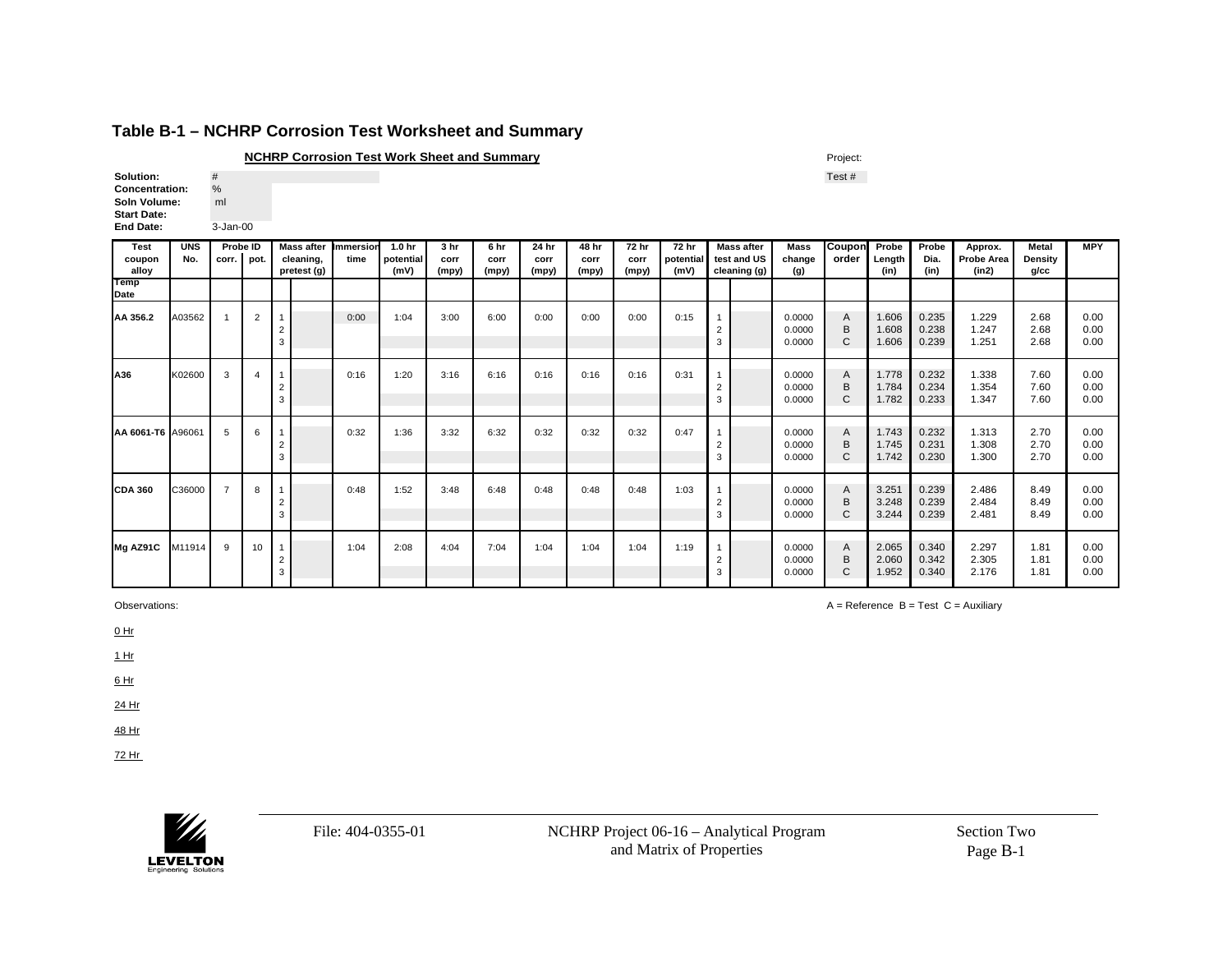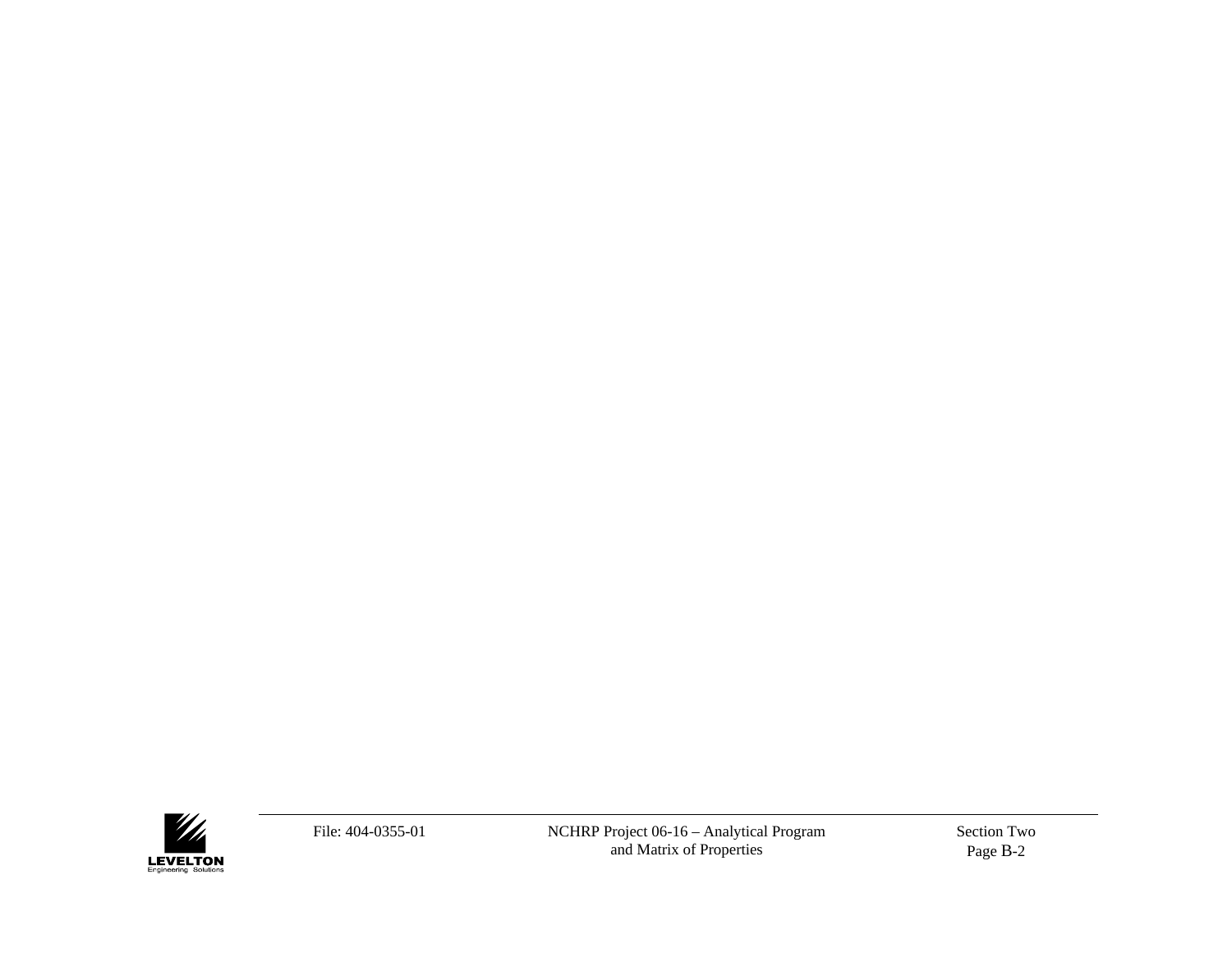# **APPENDIX C CORROSION RATE DATA SUMMARIES**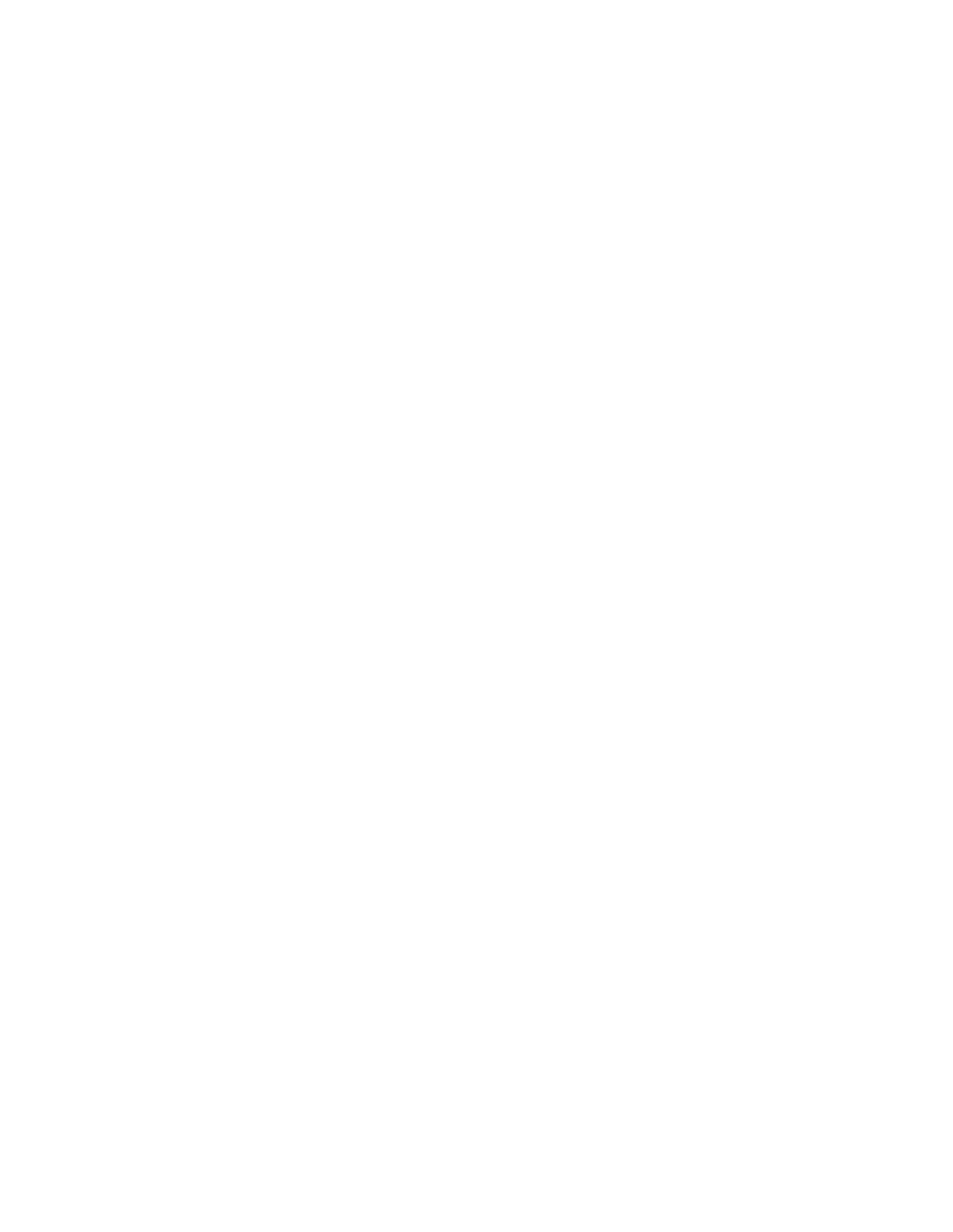|      |              |                |            |             |        |                   |            |                   | Corr MPY     |                   |           |                 |             |            |              |          |
|------|--------------|----------------|------------|-------------|--------|-------------------|------------|-------------------|--------------|-------------------|-----------|-----------------|-------------|------------|--------------|----------|
|      | Soln         | $\overline{2}$ | 3          | $6 \mid$    | 10     | 13 <sup>1</sup>   | 17         | 20                | 21           | 26                | 29        | $\overline{32}$ | 37          | 40         | 41           | 42       |
| Conc | Time         | NaCl +         | NaCl +     | <b>NaCl</b> | NaCl + | CaCl <sub>2</sub> | $CaCl2+$   | CaCl <sub>2</sub> | $CaCl2 +$    | MgCl <sub>2</sub> | $MgCl2 +$ | $MqCl2 +$       | Blended     | <b>CMA</b> | <b>CMAK</b>  | KA       |
| %    | Hr           | <b>OMB</b>     | <b>OMB</b> |             | P      |                   | <b>OMB</b> | C, A              | <b>OMB</b>   |                   | OMB, TEA  | <b>OMB</b>      | Chloride    |            |              |          |
| 100  | 1            | 55.45          | 73.3       | 81.68       | 9.36   | 3                 | 14.31      | 64.6              | 73.13        | 67.73             | 58.61     | 0.09            | 0           | 0.04       | 61.4         | 74.61    |
|      | 3            | 28.95          | 73.45      | 79.23       | 16.23  | 2.85              | 30.21      | 57.47             | 75.13        | 72.42             | 54.26     | 0.19            | 0.18        | 0.06       | 72.55        | 78.95    |
|      | 6            | 23.71          | 72.4       | 81.54       | 41.64  | 1.46              | 30.89      | 79.57             | 77.28        | 78.93             | 52.04     | 0.21            | 56.97       | 0.05       | 77           | 83.5     |
|      | 24           | 52.52          | 68.58      | 78.59       | 43.61  | 0.97              | 35.16      | 73.85             | 76.24        | 81.05             | 44.3      | 0.27            | 38.45       | 0.04       | 83.61        | 84.58    |
|      | AVE          | 40.16          | 71.93      | 80.26       | 27.71  | 2.07              | 27.64      | 68.87             | 75.45        | 75.03             | 52.30     | 0.19            | 23.90       | 0.05       | 73.64        | 80.41    |
|      | <b>MAX</b>   | 55.45          | 73.45      | 81.68       | 43.61  | 3.00              | 35.16      | 79.57             | 77.28        | 81.05             | 58.61     | 0.27            | 56.97       | 0.06       | 83.61        | 84.58    |
|      | <b>MIN</b>   | 23.71          | 68.58      | 78.59       | 9.36   | 0.97              | 14.31      | 57.47             | 73.13        | 67.73             | 44.30     | 0.09            | 0.00        | 0.04       | 61.40        | 74.61    |
|      | <b>STDEV</b> | 16.15          | 2.28       | 1.58        | 17.47  | 1.01              | 9.15       | 9.79              | 1.78         | 6.10              | 5.99      | 0.07            | 28.51       | 0.01       | 9.34         | 4.57     |
|      | <b>RSD</b>   | 40%            | 3%         | 2%          | 63%    | 49%               | 33%        | 14%               | 2%           | 8%                | 11%       | 39%             | 119%        | 20%        | 13%          | 6%       |
| 10   | 3            | 16.14          | 7.73       | 17.27       | 5.44   | 15.99             | 56.28      | 127               | 44.95        | 6.43              | 0.16      | 22.14           | 24.3        | 0.07       | 37.28        | 50.09    |
|      | 6            | 13.02          | 6.47       | 16.28       | 3.9    | 16.63             | 57.98      | 100.93            | 43.98        | 12.74             | 0.42      | 42.44           | 26.51       | 0.09       | 37.69        | 49.23    |
|      | 24           | 14.47          | 3.68       | 14.29       | 1.54   | 35.1              | 63.57      | 53.52             | 37.58        | 32.09             | 0.75      | 52.48           | 28.03       | 0.03       | 37.03        | 42.87    |
|      | 48           | 12.03          | 4.2        | 11.14       | 0.13   | 43.98             | 59.9       | 51.83             | 36.09        | 38.31             | 0.34      | 52.09           | 26.9        | 0.05       | 35.83        | 37.36    |
|      | 72           | 11.66          | 4.82       | 12.49       | 0.03   | 48.14             | 56.93      | 62.05             | 35.24        | 39.97             | 0.50      | 52.32           | 24.69       | 0.01       | 35.24        | 35.41    |
|      | AVE          | 13.46          | 5.38       | 14.29       | 2.21   | 31.97             | 58.93      | 79.07             | 39.57        | 25.91             | 0.43      | 44.29           | 26.09       | 0.05       | 36.61        | 42.99    |
|      | <b>MAX</b>   | 16.14          | 7.73       | 17.27       | 5.44   | 48.14             | 63.57      | 127.00            | 44.95        | 39.97             | 0.75      | 52.48           | 28.03       | 0.09       | 37.69        | 50.09    |
|      | <b>MIN</b>   | 11.66          | 3.68       | 11.14       | 0.03   | 15.99             | 56.28      | 51.83             | 35.24        | 6.43              | 0.16      | 22.14           | 24.30       | 0.01       | 35.24        | 35.41    |
|      | <b>STDEV</b> | 1.85           | 1.68       | 2.55        | 2.39   | 15.05             | 2.93       | 33.39             | 4.56         | 15.35             | 0.22      | 13.10           | 1.56        | 0.03       | 1.03         | 6.68     |
|      | <b>RSD</b>   | 14%            | 31%        | 18%         | 108%   | 47%               | 5%         | 42%               | 12%          | 59%               | 50%       | 30%             | 6%          | 63%        | 3%           | 16%      |
| 1    | 3            | 0.48           | 0.04       | 0.09        | 3.34   | 0                 | 0.02       | 25.63             | $\mathbf{0}$ | 0.33              | 0.01      | 0.05            | 0.01        | 0.05       | 0.02         | 0.01     |
|      | 6            | 1.05           | 0.04       | 0.49        | 0.37   | 0                 | 0.01       | 7.02              | 0.02         | 0.34              | 0.02      | 0.13            | $\mathbf 0$ | 0.01       | $\mathbf{0}$ | $\Omega$ |
|      | 24           | 0.01           | 0.05       | 0.31        | 0.08   | $\mathbf 0$       | $\Omega$   | 2.64              | 0.04         | 0.07              | 0.02      | 0.01            | 0.01        | 0          | $\mathbf 0$  | 0.02     |
|      | 48           | 0.06           | 0.11       | 0.21        | 0.09   | 0.06              | 0.03       | 0.62              | 0.01         | 0.01              | 0.11      | 0.5             | 0.01        | 0.01       | 0.01         | 0.02     |
|      | 72           | 0.16           | 0.05       | 0.34        | 0.50   | 0.18              | 0.01       | 0.45              | 0.03         | 0.00              | 0.64      | 0.36            | 0.02        | 0.00       | 0.01         | 0.04     |
|      | AVE          | 0.35           | 0.06       | 0.29        | 0.88   | 0.05              | 0.01       | 7.27              | 0.02         | 0.15              | 0.16      | 0.21            | 0.01        | 0.01       | 0.01         | 0.02     |
|      | <b>MAX</b>   | 1.05           | 0.11       | 0.49        | 3.34   | 0.18              | 0.03       | 25.63             | 0.04         | 0.34              | 0.64      | 0.50            | 0.02        | 0.05       | 0.02         | 0.04     |
|      | <b>MIN</b>   | 0.01           | 0.04       | 0.09        | 0.08   | 0.00              | 0.00       | 0.45              | 0.00         | 0.00              | 0.01      | 0.01            | 0.00        | 0.00       | 0.00         | 0.00     |
|      | <b>STDEV</b> | 0.43           | 0.03       | 0.15        | 1.39   | 0.08              | 0.01       | 10.60             | 0.02         | 0.17              | 0.27      | 0.21            | 0.01        | 0.02       | 0.01         | 0.01     |
|      | <b>RSD</b>   | 122%           | 51%        | 52%         | 159%   | 163%              | 81%        | 146%              | 79%          | 114%              | 170%      | 101%            | 71%         | 148%       | 105%         | 82%      |

## **Table C-1 – Corrosion Rate Data Summary for AA356.2 Cast Aluminum Alloy**



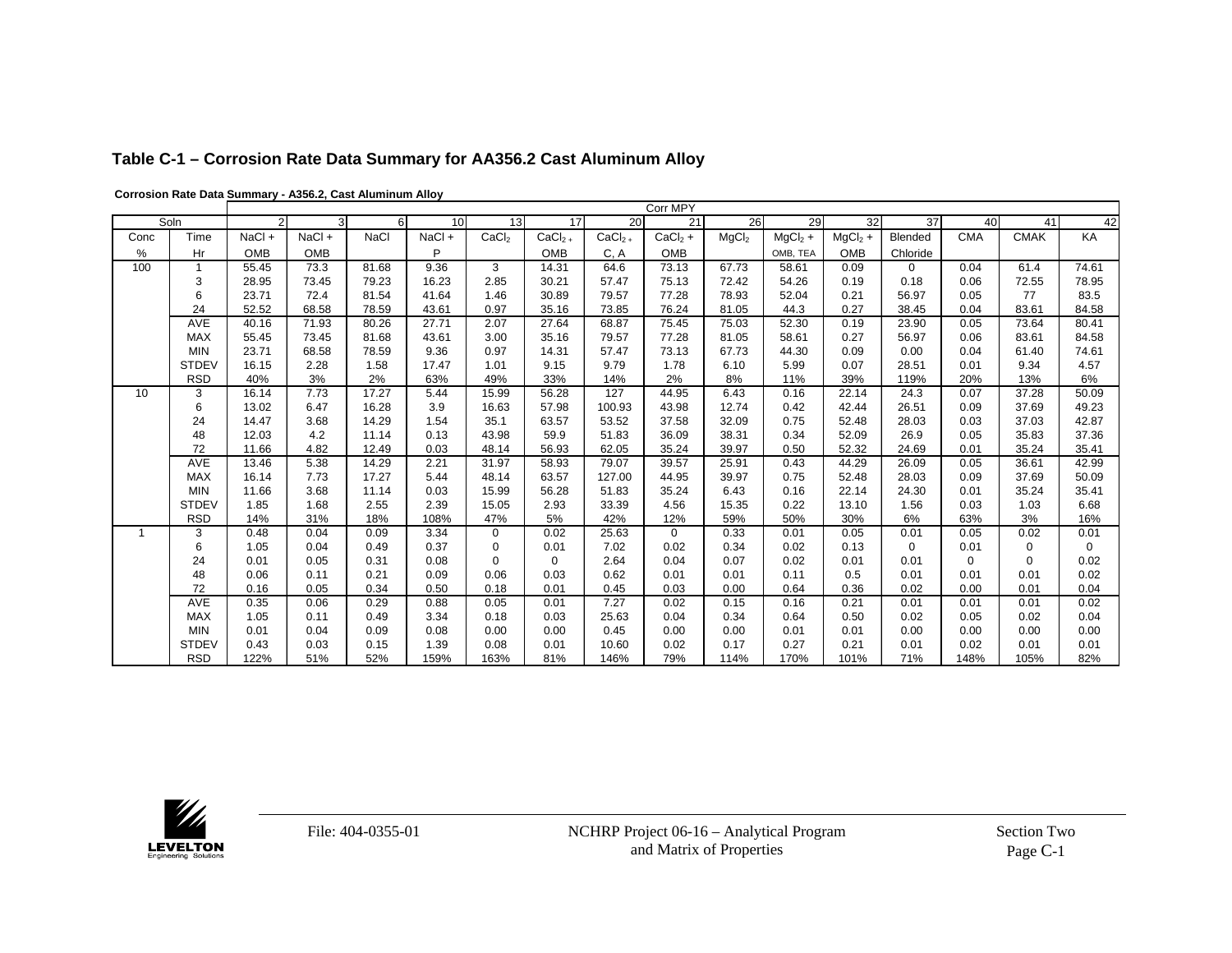|  |  | Table C-2 - Corrosion Rate Data Summary for A36 Structural Steel |
|--|--|------------------------------------------------------------------|
|--|--|------------------------------------------------------------------|

|      |                | ounnnur y      | Avv, ou uvturur otoor |      |                 |                   |            |          |                 |                   |           |            |          |            |             |             |
|------|----------------|----------------|-----------------------|------|-----------------|-------------------|------------|----------|-----------------|-------------------|-----------|------------|----------|------------|-------------|-------------|
|      |                |                |                       |      |                 |                   |            |          | Corr MPY        |                   |           |            |          |            |             |             |
|      | Soln           | $\overline{2}$ | 3                     | 61   | 10 <sup>1</sup> | 13                | 17         | 20       | $\overline{21}$ | 26                | 29        | 32         | 37       | 40         | 41          | 42          |
| Conc | Time           | NaCl +         | NaCl +                | NaCl | NaCl +          | CaCl <sub>2</sub> | $CaCl2+$   | $CaCl2+$ | $CaCl2 +$       | MgCl <sub>2</sub> | $MgCl2 +$ | $MgCl2 +$  | Blended  | <b>CMA</b> | <b>CMAK</b> | KA          |
| %    | Hr             | <b>OMB</b>     | <b>OMB</b>            |      | P               |                   | <b>OMB</b> | C, A     | <b>OMB</b>      |                   | OMB, TEA  | <b>OMB</b> | Chloride |            |             |             |
| 100  | $\overline{1}$ | $\mathbf{0}$   | 1.64                  | 2.09 | 3.28            | 0.58              | 2.7        | 2.19     | 6.85            | 2.56              | 2.19      | 0.76       | 4.43     | 0.05       | 0.01        | $\mathbf 0$ |
|      | 3              | 0.05           | 1.22                  | 1.64 | 2.41            | 0.56              | 1.96       | 1.92     | 7.78            | 2.27              | 1.94      | 0.69       | 3.44     | 0.13       | 0           | 0           |
|      | 6              | 0.01           | 1.06                  | 1.5  | 2.08            | 0.54              | 1.1        | 1.52     | 17.57           | 1.32              | 1.59      | 0.62       | 2.56     | 0.01       | 0.01        | $\mathbf 0$ |
|      | 24             | 32.94          | 0.94                  | 1.12 | 0.52            | 0.36              | 0.45       | 0.82     | 4.03            | 0.15              | 0.86      | 0.38       | 0.17     | 0.03       | 0.22        | $\Omega$    |
|      | AVE            | 8.25           | 1.22                  | 1.59 | 2.07            | 0.51              | 1.55       | 1.61     | 9.06            | 1.58              | 1.65      | 0.61       | 2.65     | 0.06       | 0.06        | 0.00        |
|      | <b>MAX</b>     | 32.94          | 1.64                  | 2.09 | 3.28            | 0.58              | 2.70       | 2.19     | 17.57           | 2.56              | 2.19      | 0.76       | 4.43     | 0.13       | 0.22        | 0.00        |
|      | <b>MIN</b>     | 0.00           | 0.94                  | 1.12 | 0.52            | 0.36              | 0.45       | 0.82     | 4.03            | 0.15              | 0.86      | 0.38       | 0.17     | 0.01       | 0.00        | 0.00        |
|      | <b>STDEV</b>   | 16.46          | 0.31                  | 0.40 | 1.15            | 0.10              | 0.98       | 0.60     | 5.89            | 1.09              | 0.58      | 0.17       | 1.82     | 0.05       | 0.11        | 0.00        |
|      | <b>RSD</b>     | 200%           | 25%                   | 25%  | 56%             | 20%               | 63%        | 37%      | 65%             | 69%               | 35%       | 27%        | 69%      | 96%        | 178%        | 0%          |
| 10   | 3              | 5.2            | 1.31                  | 4.99 | 3.54            | 14.35             | 9.08       | 2.6      | 1.43            | 1.43              | 1.95      | 0.01       | 1.83     | 0.01       | 0.01        | 0.01        |
|      | 6              | 4              | 1.06                  | 4.94 | 3.51            | 9                 | 9.12       | 2.62     | 1.3             | 4.68              | 1.54      | 0.03       | 1.62     | 0.05       | 0.01        | 0.04        |
|      | 24             | 3.73           | 0.72                  | 2.11 | 1.95            | 6.11              | 3.2        | 4.62     | 3.2             | 3.82              | 1.59      | 0.01       | 1.38     | 1.98       | 0           | 0.12        |
|      | 48             | 3.27           | 0.65                  | 1.7  | 0.205           | 4.63              |            | 2.19     | 4.34            | 3.91              | 2.27      | 0.01       | 1.22     | 1.65       | 0.01        | $\mathbf 0$ |
|      | 72             | 4.39           | 0.50                  | 2.50 | 2.67            | 2.80              | 1.25       | 2.00     | 4.63            | 4.21              | 3.55      | 0.05       | 1.30     | 2.37       | 1.74        | 0.01        |
|      | AVE            | 4.12           | 0.85                  | 3.25 | 2.38            | 7.38              | 4.73       | 2.81     | 2.98            | 3.61              | 2.18      | 0.02       | 1.47     | 1.21       | 0.35        | 0.04        |
|      | <b>MAX</b>     | 5.20           | 1.31                  | 4.99 | 3.54            | 14.35             | 9.12       | 4.62     | 4.63            | 4.68              | 3.55      | 0.05       | 1.83     | 2.37       | 1.74        | 0.12        |
|      | <b>MIN</b>     | 3.27           | 0.50                  | 1.70 | 0.21            | 2.80              | 1.00       | 2.00     | 1.30            | 1.43              | 1.54      | 0.01       | 1.22     | 0.01       | 0.00        | 0.00        |
|      | <b>STDEV</b>   | 0.73           | 0.33                  | 1.59 | 1.38            | 4.51              | 4.08       | 1.05     | 1.57            | 1.26              | 0.82      | 0.02       | 0.25     | 1.11       | 0.77        | 0.05        |
|      | <b>RSD</b>     | 18%            | 39%                   | 49%  | 58%             | 61%               | 86%        | 37%      | 53%             | 35%               | 38%       | 81%        | 17%      | 91%        | 219%        | 137%        |
|      | 3              | 2.34           | 5.38                  | 3.51 | 6.69            | 3.46              | 1.65       | 1.45     | 1.22            | 4.65              | 76.51     | 0.01       | 3.25     | 0.08       | 0.03        | 0.03        |
|      | 6              | 0.91           | 3.83                  | 3.24 | 6.94            | 4.06              | 2.09       | 1.72     | 0.75            | 1.06              | 2.26      | 0.04       | 3.36     | 0.12       | 0.02        | 0.05        |
|      | 24             | 2.37           | 0.69                  | 3.13 | 2.47            | 3.62              | 1.69       | 1.63     | 1.66            | 2.88              | 2.24      | 6.75       | 2.23     | 1.79       | 0.01        | 0.01        |
|      | 48             | 4.3            | 0.73                  | 4.48 | 2.74            | 4.2               | 1.85       | 1.69     | 1.04            | 2.82              | 2.27      | 0.83       | 2.28     | 1.61       | 0.02        | 0.03        |
|      | 72             | 6.35           | 0.43                  | 3.73 | 2.81            | 3.81              | 3.08       | 1.84     | 1.37            | 2.28              | 1.51      | 1.30       | 4.52     | 1.79       | 0.02        | 0.04        |
|      | AVE            | 3.25           | 2.21                  | 3.62 | 4.33            | 3.83              | 2.07       | 1.67     | 1.21            | 2.74              | 16.96     | 1.79       | 3.13     | 1.08       | 0.02        | 0.03        |
|      | <b>MAX</b>     | 6.35           | 5.38                  | 4.48 | 6.94            | 4.20              | 3.08       | 1.84     | 1.66            | 4.65              | 76.51     | 6.75       | 4.52     | 1.79       | 0.03        | 0.05        |
|      | <b>MIN</b>     | 0.91           | 0.43                  | 3.13 | 2.47            | 3.46              | 1.65       | 1.45     | 0.75            | 1.06              | 1.51      | 0.01       | 2.23     | 0.08       | 0.01        | 0.01        |
|      | <b>STDEV</b>   | 2.11           | 2.26                  | 0.54 | 2.27            | 0.30              | 0.59       | 0.14     | 0.34            | 1.29              | 33.29     | 2.83       | 0.94     | 0.90       | 0.01        | 0.01        |

**Corrosion Rate Data Summary - A36, Structural Steel**



RSD I 65% I 102% I 15% I 53% I 8% I 28% I 9% I 28% I 47% I 196% I 158% I 30% I 83% I 35% I 46%

42

46%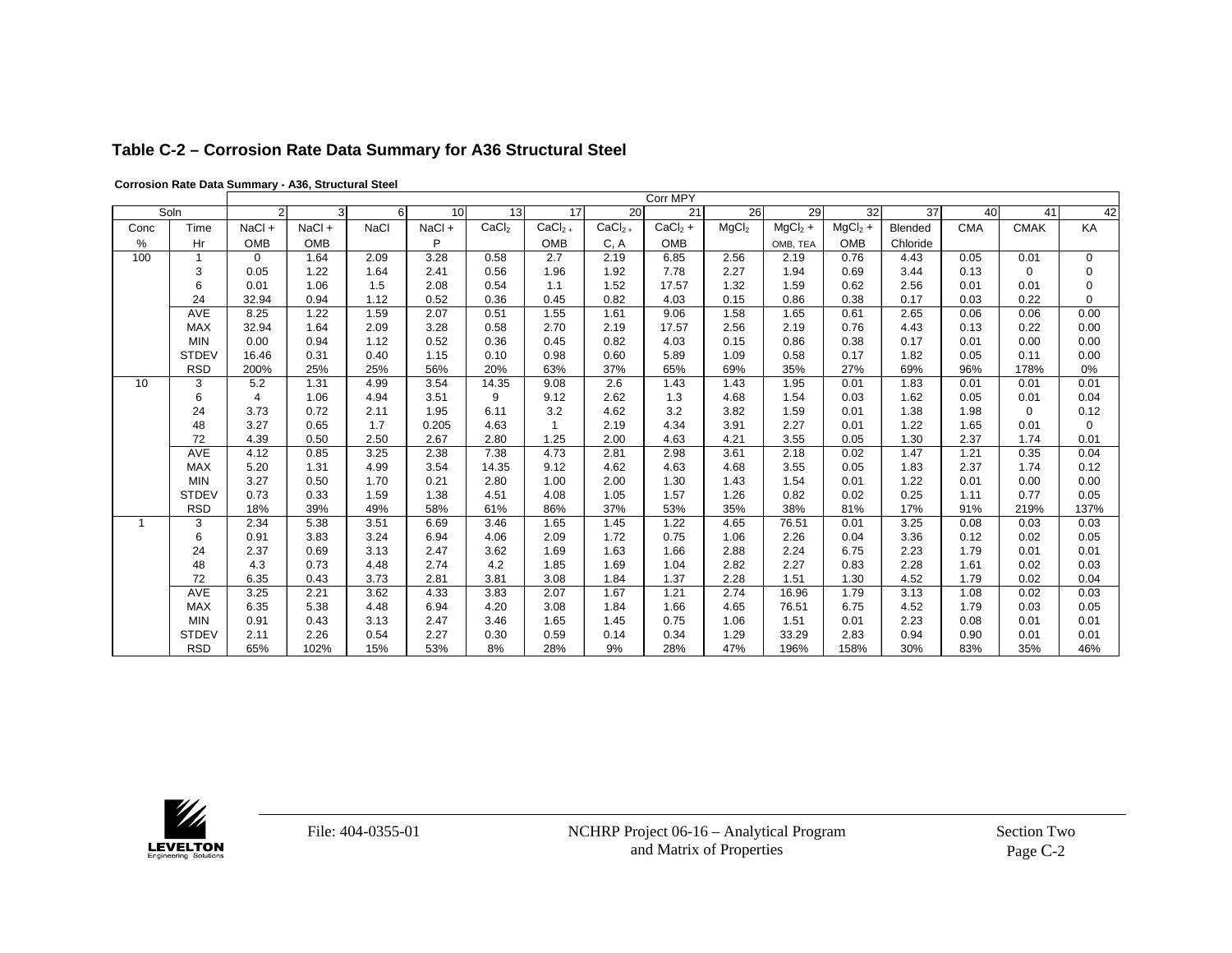|      |              |                |              |             |                 |                   |                   |          | Corr MPY        |                   |           |            |          |            |             |       |
|------|--------------|----------------|--------------|-------------|-----------------|-------------------|-------------------|----------|-----------------|-------------------|-----------|------------|----------|------------|-------------|-------|
|      | Soln         | $\overline{2}$ | $\mathbf{3}$ | $6 \mid$    | 10 <sup>1</sup> | 13                | $\overline{17}$   | 20       | $\overline{21}$ | 26                | 29        | 32         | 37       | 40         | 41          | 42    |
| Conc | Time         | $NaCl +$       | NaCl+        | <b>NaCl</b> | NaCl +          | CaCl <sub>2</sub> | CaCl <sub>2</sub> | $CaCl2+$ | $CaCl2 +$       | MqCl <sub>2</sub> | $MqCl2 +$ | $MqCl2 +$  | Blended  | <b>CMA</b> | <b>CMAK</b> | KA    |
| %    | Hr           | <b>OMB</b>     | <b>OMB</b>   |             | P               |                   | <b>OMB</b>        | C, A     | <b>OMB</b>      |                   | OMB, TEA  | <b>OMB</b> | Chloride |            |             |       |
| 100  | 1            | 56.65          | 75.55        | 71.52       | 78.95           | 4.93              | 68.82             | 62.97    | 104.16          | 59.94             | 47.57     | 55.11      | 59.46    | 12.76      | 74.35       | 76.44 |
|      | 3            | 41.49          | 73.07        | 72.1        | 79.53           | 2.44              | 65.17             | 56.11    | 90.43           | 67.37             | 42.95     | 48.36      | 60.16    | 11.47      | 84.03       | 82.19 |
|      | 6            | 74.35          | 71.99        | 80.06       | 81.66           | 1.13              | 66.13             | 59.66    | 103.24          | 79.46             | 41.27     | 43.77      | 58.78    | 10.05      | 78.33       | 79.04 |
|      | 24           | 74.13          | 71.1         | 82.2        | 88.64           | 0.56              | 64.81             | 75.63    | 81.7            | 81.07             | 37.29     | 33.49      | 65.09    | 11.85      | 44.7        | 46.91 |
|      | <b>AVE</b>   | 61.66          | 72.93        | 76.47       | 82.20           | 2.27              | 66.23             | 63.59    | 94.88           | 71.96             | 42.27     | 45.18      | 60.87    | 11.53      | 70.35       | 71.15 |
|      | <b>MAX</b>   | 74.35          | 75.55        | 82.20       | 88.64           | 4.93              | 68.82             | 75.63    | 104.16          | 81.07             | 47.57     | 55.11      | 65.09    | 12.76      | 84.03       | 82.19 |
|      | <b>MIN</b>   | 41.49          | 71.10        | 71.52       | 78.95           | 0.56              | 64.81             | 56.11    | 81.70           | 59.94             | 37.29     | 33.49      | 58.78    | 10.05      | 44.70       | 46.91 |
|      | <b>STDEV</b> | 15.80          | 1.92         | 5.46        | 4.45            | 1.94              | 1.81              | 8.50     | 10.79           | 10.08             | 4.26      | 9.08       | 2.87     | 1.13       | 17.56       | 16.33 |
|      | <b>RSD</b>   | 26%            | 3%           | 7%          | 5%              | 86%               | 3%                | 13%      | 11%             | 14%               | 10%       | 20%        | 5%       | 10%        | 25%         | 23%   |
| 10   | 3            | 31.24          | 3.4          | 50.23       | 36.32           | 13.11             | 47.15             | 20.41    | 41.52           | 29.31             | 8.94      | 6.64       | 28.43    | 0.01       | 41.32       | 36.63 |
|      | 6            | 27.42          | 3.03         | 46.36       | 37.17           | 10.88             | 48.33             | 21.46    | 42.26           | 35.61             | 6.9       | 42.48      | 30.27    | 0.04       | 41.57       | 36.45 |
|      | 24           | 21.49          | 3.53         | 42.77       | 38.07           | 13.02             | 58.43             | 26.27    | 37.57           | 42.62             | 5.33      | 47.51      | 30.54    | 0.1        | 40.13       | 34.45 |
|      | 48           | 17.78          | 7.63         | 38.9        | 37.96           | 43.73             | 55.14             | 28.96    | 36.94           | 49.38             | 5.73      | 52.31      | 30.09    | 0.05       | 39.08       | 31.21 |
|      | 72           | 14.98          | 11.30        | 37.61       | 37.95           | 45.02             | 52.08             | 28.45    | 36.91           | 52.48             | 6.48      | 64.36      | 29.04    | 0.04       | 38.60       | 33.27 |
|      | AVE          | 22.58          | 5.78         | 43.17       | 37.49           | 25.15             | 52.23             | 25.11    | 39.04           | 41.88             | 6.68      | 42.66      | 29.67    | 0.05       | 40.14       | 34.40 |
|      | <b>MAX</b>   | 31.24          | 11.30        | 50.23       | 38.07           | 45.02             | 58.43             | 28.96    | 42.26           | 52.48             | 8.94      | 64.36      | 30.54    | 0.10       | 41.57       | 36.63 |
|      | <b>MIN</b>   | 14.98          | 3.03         | 37.61       | 36.32           | 10.88             | 47.15             | 20.41    | 36.91           | 29.31             | 5.33      | 6.64       | 28.43    | 0.01       | 38.60       | 31.21 |
|      | <b>STDEV</b> | 6.72           | 3.61         | 5.23        | 0.75            | 17.58             | 4.69              | 3.96     | 2.63            | 9.57              | 1.41      | 21.71      | 0.90     | 0.03       | 1.32        | 2.27  |
|      | <b>RSD</b>   | 30%            | 63%          | 12%         | 2%              | 70%               | 9%                | 16%      | 7%              | 23%               | 21%       | 51%        | 3%       | 68%        | 3%          | 7%    |
|      | 3            | 0.1            | 0.07         | 0.75        | 0.06            | 1.94              | 0.04              | 1.17     | $\Omega$        | 0.29              | 0.02      | 0.09       | 0.06     | 0.01       | 0.02        | 0.05  |
|      | 6            | 0.73           | 0.04         | 2.82        | 0.03            | 0.87              | 0.03              | 1.16     | 0               | 0.5               | 0.15      | 0.05       | 0.03     | 0          | 0.04        | 0     |
|      | 24           | 0.05           | 0.01         | 0.74        | 0.13            | 0.24              | $\Omega$          | 0.29     | $\Omega$        | 0.1               | 0.03      | 0.06       | 0.01     | 0.01       | 0           | 0.01  |
|      | 48           | 0.26           | 0.13         | $\Omega$    | 0.46            | 0.18              | 0.06              | 0.19     | 0.01            | 0.04              | 0.02      | 0.12       | 0.31     | $\Omega$   | $\Omega$    | 0.02  |
|      | 72           | 0.09           | 0.13         | 0.02        | 0.02            | 0.04              | 0.00              | 0.42     | 0.03            | 0.00              | 0.34      | 0.24       | 0.06     | 0.01       | 0.02        | 0.03  |
|      | <b>AVE</b>   | 0.25           | 0.08         | 0.87        | 0.14            | 0.65              | 0.03              | 0.65     | 0.01            | 0.19              | 0.11      | 0.11       | 0.09     | 0.01       | 0.02        | 0.02  |
|      | <b>MAX</b>   | 0.73           | 0.13         | 2.82        | 0.46            | 1.94              | 0.06              | 1.17     | 0.03            | 0.50              | 0.34      | 0.24       | 0.31     | 0.01       | 0.04        | 0.05  |
|      | <b>MIN</b>   | 0.05           | 0.01         | 0.00        | 0.02            | 0.04              | 0.00              | 0.19     | 0.00            | 0.00              | 0.02      | 0.05       | 0.01     | 0.00       | 0.00        | 0.00  |
|      | <b>STDEV</b> | 0.28           | 0.05         | 1.15        | 0.18            | 0.79              | 0.03              | 0.48     | 0.01            | 0.21              | 0.14      | 0.08       | 0.12     | 0.01       | 0.02        | 0.02  |
|      | <b>RSD</b>   | 115%           | 71%          | 133%        | 131%            | 120%              | 100%              | 74%      | 163%            | 112%              | 124%      | 68%        | 130%     | 91%        | 105%        | 87%   |

## **Table C-3 – Corrosion Rate Data Summary for AA6061-T6 Wrought Aluminum Alloy**

**Corrosion Rate Data Summary - AA6061-T6, Wrought Aluminum Alloy**

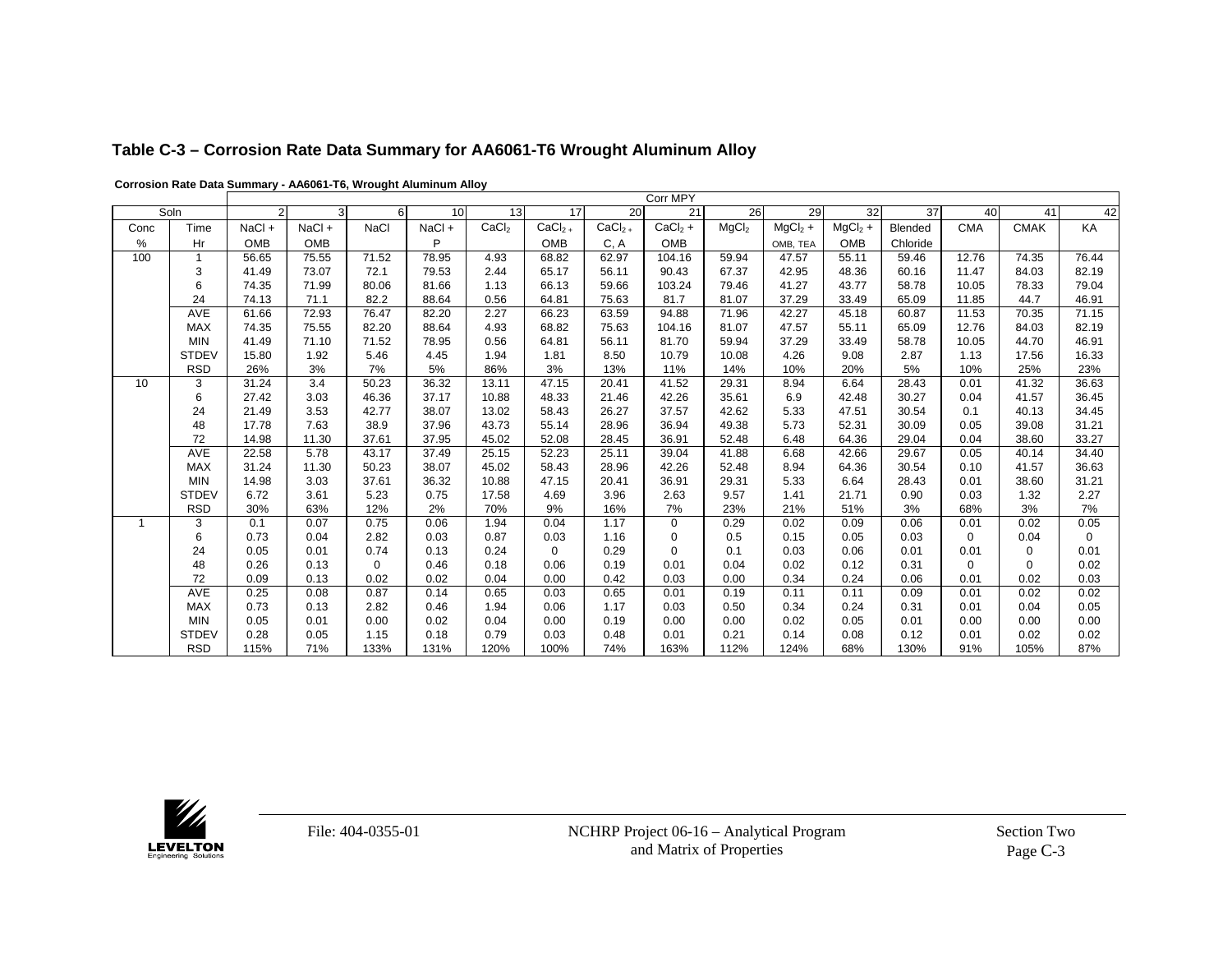|      |              |                |            |             |        |                   |                 |          | Corr MPY        |                   |             |            |          |            |             |        |
|------|--------------|----------------|------------|-------------|--------|-------------------|-----------------|----------|-----------------|-------------------|-------------|------------|----------|------------|-------------|--------|
|      | Soln         | $\overline{2}$ | 3          | $6 \mid$    | 10     | 13                | $\overline{17}$ | 20       | $\overline{21}$ | 26                | 29          | 32         | 37       | 40         | 41          | 42     |
| Conc | Time         | $NaCl +$       | NaCl +     | <b>NaCl</b> | NaCl + | CaCl <sub>2</sub> | $CaCl2+$        | $CaCl2+$ | $CaCl2 +$       | MgCl <sub>2</sub> | $MgCl2 +$   | $MgCl2 +$  | Blended  | <b>CMA</b> | <b>CMAK</b> | KA     |
| %    | Hr           | <b>OMB</b>     | <b>OMB</b> |             | P      |                   | <b>OMB</b>      | C, A     | <b>OMB</b>      |                   | OMB, TEA    | <b>OMB</b> | Chloride |            |             |        |
| 100  | 1            | 22.74          | 12.26      | 3.69        | 2.32   | 0.7               | 0.5             | 1.53     | 48.15           | 0.12              | $\mathbf 0$ | 1.87       | 0.5      | 6.66       | 77.15       | 76.47  |
|      | 3            | 16.09          | 8.23       | 3.73        | 3.68   | 2.97              | 0.68            | 1.65     | 35.79           | 1.05              | 0.33        | 1.45       | 0.38     | 10.2       | 83.6        | 69.04  |
|      | 6            | 12.75          | 1.73       | 3.81        | 3.7    | 3.2               | 2.91            | 0.28     | 26.3            | 1.24              | 0.33        | 0.54       | 0.16     | 17.75      | 90.63       | 46.65  |
|      | 24           | 1.38           | 0.55       | 3.8         | 3.86   | 1.79              | 7.89            | 0.46     | 15.07           | 0.5               | 0.13        | $\Omega$   | 0.03     | 1.2        | 90.89       | 22.98  |
|      | <b>AVE</b>   | 13.24          | 5.69       | 3.76        | 3.39   | 2.17              | 3.00            | 0.98     | 31.33           | 0.73              | 0.20        | 0.97       | 0.27     | 8.95       | 85.57       | 53.79  |
|      | <b>MAX</b>   | 22.74          | 12.26      | 3.81        | 3.86   | 3.20              | 7.89            | 1.65     | 48.15           | 1.24              | 0.33        | 1.87       | 0.50     | 17.75      | 90.89       | 76.47  |
|      | <b>MIN</b>   | 1.38           | 0.55       | 3.69        | 2.32   | 0.70              | 0.50            | 0.28     | 15.07           | 0.12              | 0.00        | 0.00       | 0.03     | 1.20       | 77.15       | 22.98  |
|      | <b>STDEV</b> | 8.93           | 5.53       | 0.06        | 0.72   | 1.16              | 3.44            | 0.71     | 14.05           | 0.51              | 0.16        | 0.85       | 0.21     | 6.94       | 6.55        | 24.13  |
|      | <b>RSD</b>   | 67%            | 97%        | 2%          | 21%    | 53%               | 115%            | 72%      | 45%             | 70%               | 82%         | 88%        | 79%      | 77%        | 8%          | 45%    |
| 10   | 3            | 0.17           | 0.28       | 15.7        | 41.55  | 24.54             | 10              | 2.31     | 2.32            | 15.31             | 0.26        | 23.27      | 2.24     | 38.59      | 83.01       | 38.92  |
|      | 6            | 0.2            | 0.23       | 20.92       | 46.07  | 26.1              | 11.76           | 13.77    | 2.17            | 16.63             | 0.26        | 25.75      | 1.93     | 50.23      | 100.32      | 44.3   |
|      | 24           | 0.11           | 0.09       | 38.78       | 57.52  | 28.11             | 0.06            | 25.72    | 0.48            | 26.46             | 0.06        | 34.4       | 1.28     | 72         | 109.53      | 111.17 |
|      | 48           | 0.13           | 0.01       | 31.38       | 49.88  | 29.35             | 0.17            | 27.11    | 0.13            | 36.65             | 0.01        | 38.52      | 1.58     | 82.07      | 105.65      | 107.94 |
|      | 72           | 0.16           | 0.02       | 27.67       | 42.93  | 13.30             | 0.14            | 33.51    | 0.33            | 39.43             | 0.46        | 39.85      | 1.94     | 83.88      | 89.21       | 105.39 |
|      | AVE          | 0.15           | 0.13       | 26.89       | 47.59  | 24.28             | 4.43            | 20.48    | 1.09            | 26.90             | 0.21        | 32.36      | 1.79     | 65.35      | 97.54       | 81.54  |
|      | <b>MAX</b>   | 0.20           | 0.28       | 38.78       | 57.52  | 29.35             | 11.76           | 33.51    | 2.32            | 39.43             | 0.46        | 39.85      | 2.24     | 83.88      | 109.53      | 111.17 |
|      | <b>MIN</b>   | 0.11           | 0.01       | 15.70       | 41.55  | 13.30             | 0.06            | 2.31     | 0.13            | 15.31             | 0.01        | 23.27      | 1.28     | 38.59      | 83.01       | 38.92  |
|      | <b>STDEV</b> | 0.04           | 0.12       | 8.99        | 6.41   | 6.41              | 5.92            | 12.41    | 1.07            | 11.09             | 0.18        | 7.49       | 0.37     | 20.07      | 11.16       | 36.56  |
|      | <b>RSD</b>   | 23%            | 98%        | 33%         | 13%    | 26%               | 134%            | 61%      | 98%             | 41%               | 86%         | 23%        | 21%      | 31%        | 11%         | 45%    |
| 1    | 3            | 10.1           | 1.35       | 15.45       | 1.44   | 0.41              | 10.15           | 1.48     | 0.44            | 0.05              | 2.35        | 0.13       | 0.89     | 0.16       | 0.24        | 0.02   |
|      | 6            | 2.89           | 1.29       | 7.45        | 1.38   | 0.57              | 1.39            | 1.76     | 0.57            | 0.02              | 6.29        | 0.02       | 0.87     | 0.16       | 0.22        | 0.02   |
|      | 24           | 0.81           | 0.09       | 2.1         | 1.35   | 2.95              | 0.08            | 1.11     | 0.34            | 0.2               | 0.52        | 0.09       | 0.95     | 0.2        | 0.06        | 0.03   |
|      | 48           | 0.19           | 0.11       | 2.26        | 1.63   | 20.82             | 0.22            | 0.76     | 0.59            | 0.25              | 2.82        | 0.07       | 0.55     | 0.26       | 23.21       | 3.08   |
|      | 72           | 0.38           | 0.03       | 2.71        | 1.24   | 32.43             | 0.32            | 1.08     | 0.11            | 0.29              | 7.71        | 0.12       | 0.36     | 0.24       | 45.37       | 12.30  |
|      | <b>AVE</b>   | 2.87           | 0.57       | 5.99        | 1.41   | 11.44             | 2.43            | 1.24     | 0.41            | 0.16              | 3.94        | 0.09       | 0.72     | 0.20       | 13.82       | 3.09   |
|      | <b>MAX</b>   | 10.10          | 1.35       | 15.45       | 1.63   | 32.43             | 10.15           | 1.76     | 0.59            | 0.29              | 7.71        | 0.13       | 0.95     | 0.26       | 45.37       | 12.30  |
|      | <b>MIN</b>   | 0.19           | 0.03       | 15.45       | 1.24   | 0.41              | 0.08            | 0.76     | 0.11            | 0.02              | 0.52        | 0.02       | 0.36     | 0.16       | 0.06        | 0.02   |
|      | <b>STDEV</b> | 4.18           | 0.68       | 15.45       | 0.14   | 14.50             | 4.35            | 0.39     | 0.20            | 0.12              | 2.97        | 0.04       | 0.26     | 0.05       | 20.26       | 5.32   |
|      | <b>RSD</b>   | 145%           | 119%       | 258%        | 10%    | 127%              | 179%            | 31%      | 48%             | 75%               | 75%         | 51%        | 35%      | 22%        | 147%        | 172%   |

## **Table C-4 – Corrosion Rate Data Summary for CDA 360 Free Machining Brass**

**Corrosion Rate Data Summary - CDA36000, Free Machining Brass**

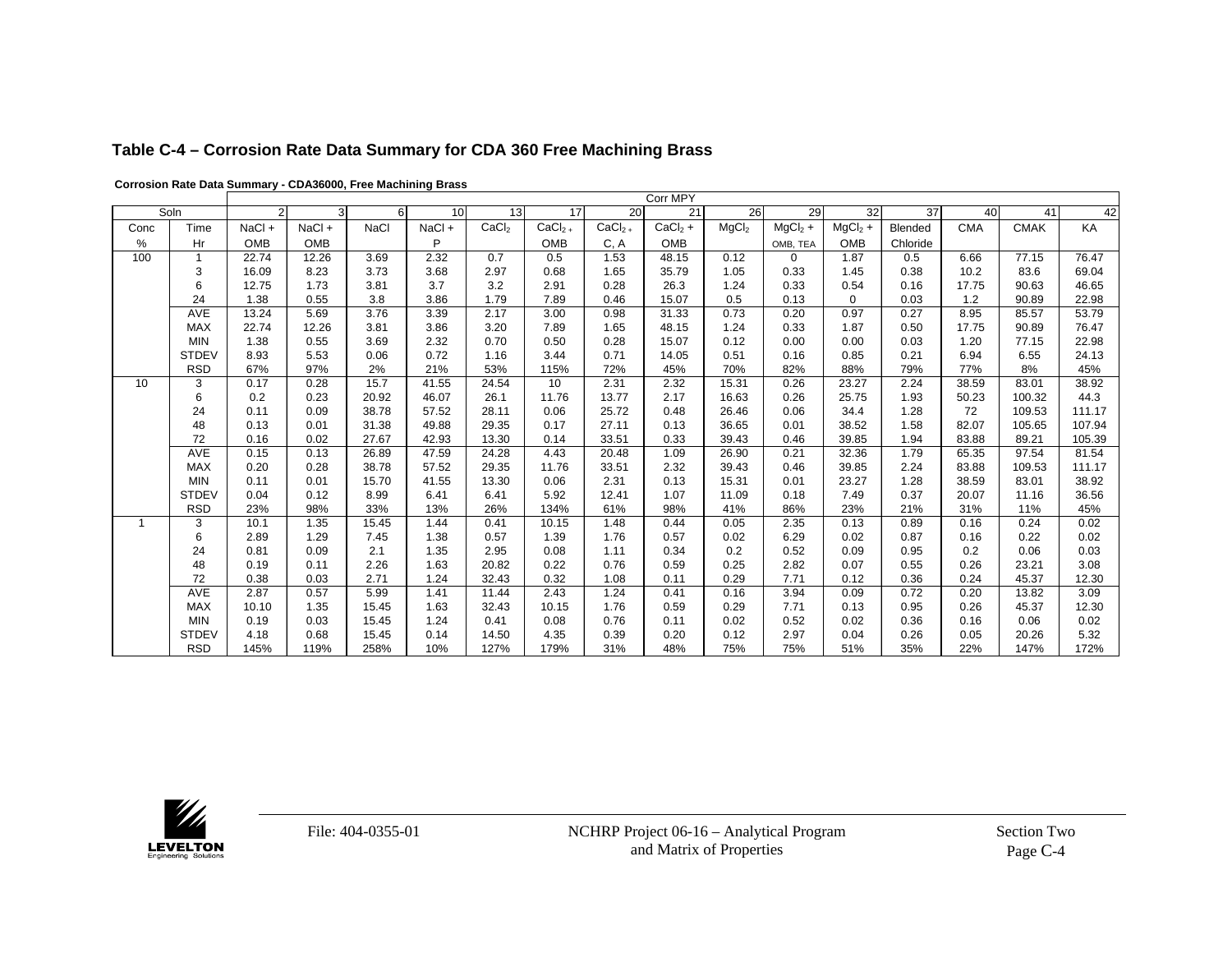## **Table C-5 – Corrosion Rate Data Summary for AZ91C-T6 Magnesium Alloy**

|      |              |                |                |             |                 |                   |             |             | Corr MPY    |                   |             |                 |                |            |             |       |
|------|--------------|----------------|----------------|-------------|-----------------|-------------------|-------------|-------------|-------------|-------------------|-------------|-----------------|----------------|------------|-------------|-------|
|      | Soln         | $\overline{2}$ | 3 <sup>1</sup> | 6           | 10 <sup>1</sup> | 13                | 17          | 20          | 21          | 26                | 29          | 32              | 37             | 40         | 41          | 42    |
| Conc | Time         | NaCl+          | $NaCl +$       | <b>NaCl</b> | NaCl +          | CaCl <sub>2</sub> | $CaCl2+$    | $CaCl2+$    | $CaCl2 +$   | MgCl <sub>2</sub> | $MgCl2 +$   | $MgCl2 +$       | <b>Blended</b> | <b>CMA</b> | <b>CMAK</b> | KA    |
| %    | Hr           | <b>OMB</b>     | <b>OMB</b>     |             | P               |                   | OMB         | C, A        | <b>OMB</b>  |                   | OMB, TEA    | <b>OMB</b>      | Chloride       |            |             |       |
| 100  | 1            | 4.56           | <b>OVER</b>    | 57.15       | 36.02           | 133.26            | <b>OVER</b> | <b>OVER</b> | <b>OVER</b> | 20.97             | 73.78       | 32.47           | 17.35          | 81.71      | 18.22       | 42.92 |
|      | 3            | 3.22           | <b>OVER</b>    | 27.04       | 23.21           | 51.55             | <b>OVER</b> | <b>OVER</b> | <b>OVER</b> | 137.5             | <b>OVER</b> | 90.45           | 22.39          | 63.92      | 12.72       | 37.09 |
|      | 6            | 2.57           | 142.69         | 21.54       | 16.52           | 49.34             | <b>OVER</b> | 91.55       | <b>OVER</b> | <b>OVER</b>       | 88.65       | <b>OVER</b>     | 24.54          | 34.47      | 12.54       | 29.94 |
|      | 24           | 11.21          | 76.91          | 7.77        | 8.24            | 32.55             | <b>OVER</b> | 46.32       | 124.38      | <b>OVER</b>       | 148.07      | 123.19          | 19.95          | 10.57      | 12.59       | 15.59 |
|      | <b>AVE</b>   | 5.39           | 109.80         | 28.38       | 21.00           | 66.68             | na          | 68.94       | 124.38      | 79.24             | 103.50      | 82.04           | 21.06          | 47.67      | 14.02       | 31.39 |
|      | <b>MAX</b>   | 11.21          | 142.69         | 57.15       | 36.02           | 133.26            | 0.00        | 91.55       | 124.38      | 137.50            | 148.07      | 123.19          | 24.54          | 81.71      | 18.22       | 42.92 |
|      | <b>MIN</b>   | 2.57           | 76.91          | 7.77        | 8.24            | 32.55             | 0.00        | 46.32       | 124.38      | 20.97             | 73.78       | 32.47           | 17.35          | 10.57      | 12.54       | 15.59 |
|      | <b>STDEV</b> | 3.97           | 46.51          | 20.83       | 11.74           | 45.19             | na          | 31.98       | na          | 82.40             | 39.31       | 45.94           | 3.10           | 31.48      | 2.80        | 11.79 |
|      | <b>RSD</b>   | 74%            | 42%            | 73%         | 56%             | 68%               | na          | 46%         | na          | 104%              | 38%         | 56%             | 15%            | 66%        | 20%         | 38%   |
| 10   | 3            | 89.64          | <b>OVER</b>    | <b>OVER</b> | 5.95            | 86.99             | 88.45       | 18.41       | <b>OVER</b> | 58.61             | 75.93       | $\overline{22}$ | 15.12          | 10.76      | 8.68        | 9.57  |
|      | 6            | 33.55          | 78.05          | <b>OVER</b> | 7.11            | 26.35             | 80.9        | 22.07       | <b>OVER</b> | 82.37             | 61.9        | 9.98            | 4.67           | 7.44       | 4.97        | 8.81  |
|      | 24           | 41.34          | 16.31          | 73.18       | 24.99           | 33.1              | 46.55       | 20.29       | 32.85       | 65                | 47.94       | 15.37           | 1.56           | 3.26       | 3.91        | 2.47  |
|      | 48           | 41.95          | 103.18         | 98.98       | 5.15            | 37.51             | 49.91       | 18.74       | 36.48       | 50.51             | 60.29       | 63.98           | 8.53           | 3.01       | 3.71        | 1.32  |
|      | 72           | 37.00          | 121.42         | 63.50       | 7.11            | 30.67             | 48.31       | 9.63        | 21.63       | 24.06             | 56.25       | 73.58           | 5.89           | 2.84       | 3.63        | 3.31  |
|      | AVE          | 48.70          | 79.74          | 78.55       | 10.06           | 42.92             | 62.82       | 17.83       | 30.32       | 56.11             | 60.46       | 36.98           | 7.15           | 5.46       | 4.98        | 5.10  |
|      | <b>MAX</b>   | 89.64          | 121.42         | 98.98       | 24.99           | 86.99             | 88.45       | 22.07       | 36.48       | 82.37             | 75.93       | 73.58           | 15.12          | 10.76      | 8.68        | 9.57  |
|      | <b>MIN</b>   | 33.55          | 16.31          | 63.50       | 5.15            | 26.35             | 46.55       | 9.63        | 21.63       | 24.06             | 47.94       | 9.98            | 1.56           | 2.84       | 3.63        | 1.32  |
|      | <b>STDEV</b> | 23.14          | 45.87          | 18.34       | 8.39            | 24.96             | 20.16       | 4.81        | 7.74        | 21.41             | 10.20       | 29.53           | 5.11           | 3.53       | 2.14        | 3.81  |
|      | <b>RSD</b>   | 48%            | 58%            | 23%         | 83%             | 58%               | 32%         | 27%         | 26%         | 38%               | 17%         | 80%             | 71%            | 65%        | 43%         | 75%   |
| 1    | 3            | 4.57           | 3.12           | 2.69        | 2.77            | 23.34             | 9.73        | 10.76       | 16.74       | 2.24              | 7.28        | 13.88           | 0.41           | 1.39       | 1.27        | 1.13  |
|      | 6            | 1.25           | 3.03           | 0.37        | 2.25            | 26.78             | 11.69       | 3.86        | 5.45        | 1.35              | 7.33        | 25.48           | 5.61           | 1.01       | 1.04        | 1.16  |
|      | 24           | 0.22           | 2.01           | 1.26        | 2.1             | 17.11             | 7.13        | 8.02        | 12.68       | 0.32              | 0.07        | 4.91            | 1.5            | 0.36       | 1.27        | 0.54  |
|      | 48           | 1.74           | 3.68           | 0.98        | 4.12            | 19.47             | 5.73        | 12.23       | 2.07        | 2.05              | 5.6         | 7.08            | 8.02           | 0.33       | 1.33        | 0.6   |
|      | 72           | 6.46           | 3.65           | 0.81        | 1.31            | 11.01             | 5.05        | 9.14        | 3.09        | 0.66              | 6.55        | 12.66           | 1.49           | 0.25       | 1.28        | 0.41  |
|      | <b>AVE</b>   | 2.85           | 3.10           | 1.22        | 2.51            | 19.54             | 7.87        | 8.80        | 8.01        | 1.32              | 5.37        | 12.80           | 3.41           | 0.67       | 1.24        | 0.77  |
|      | <b>MAX</b>   | 6.46           | 3.68           | 2.69        | 4.12            | 26.78             | 11.69       | 12.23       | 16.74       | 2.24              | 7.33        | 25.48           | 8.02           | 1.39       | 1.33        | 1.16  |
|      | <b>MIN</b>   | 0.22           | 2.01           | 0.37        | 1.31            | 11.01             | 5.05        | 3.86        | 2.07        | 0.32              | 0.07        | 4.91            | 0.41           | 0.25       | 1.04        | 0.41  |
|      | <b>STDEV</b> | 2.58           | 0.68           | 0.88        | 1.04            | 6.03              | 2.79        | 3.19        | 6.40        | 0.84              | 3.04        | 8.01            | 3.26           | 0.51       | 0.11        | 0.35  |
|      | <b>RSD</b>   | 91%            | 22%            | 72%         | 41%             | 31%               | 35%         | 36%         | 80%         | 63%               | 57%         | 63%             | 96%            | 76%        | 9%          | 46%   |

**Corrosion Rate Data Summary - Alloy AZ91C, Magnesium Alloy**

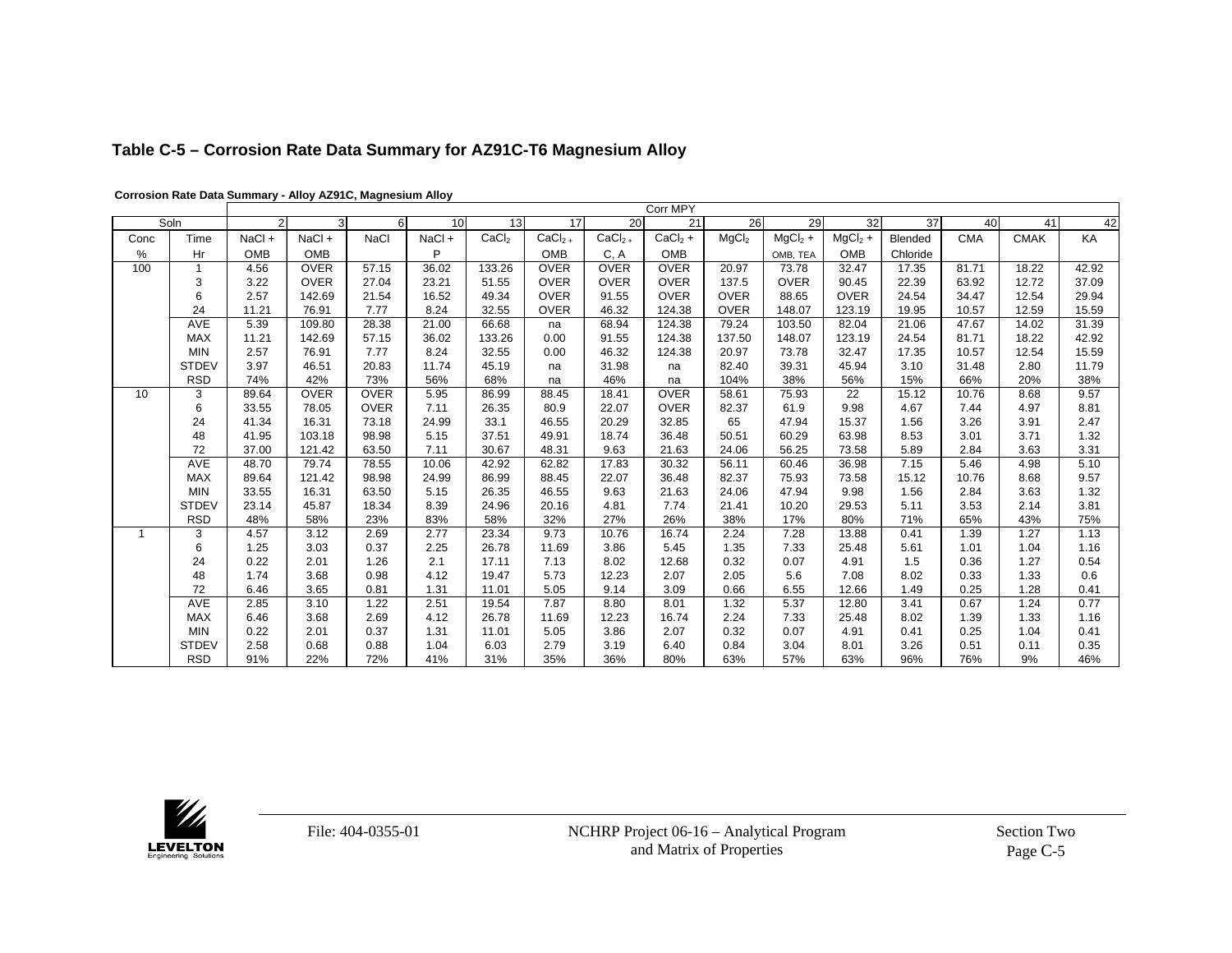### **Table C-6 – Estimate of Corrosion Rates by Area under Corrosion Rate vs. Time Curve (Integration) for AA356.2 Cast Aluminum Alloy**

**A356.2, Cast Aluminum Alloy**

|                   |            |            |             |          |                   |          |          | Trapezoidal Area |                   |           |           |                |            |             |         |         |
|-------------------|------------|------------|-------------|----------|-------------------|----------|----------|------------------|-------------------|-----------|-----------|----------------|------------|-------------|---------|---------|
|                   | 2          | 3          | 6           | 10       | 13                | 17       | 20       | 21               | 26                | 29        | 32        | 37             | 40         | 41          | 42      | Average |
|                   | NaCl +     | NaCl +     | <b>NaCl</b> | $NaCl +$ | CaCl <sub>2</sub> | $CaCl2+$ | $CaCl2+$ | $CaCl2 +$        | MgCl <sub>2</sub> | $MgCl2 +$ | $MgCl2 +$ | <b>Blended</b> | <b>CMA</b> | <b>CMAK</b> | KA      |         |
|                   | <b>OMB</b> | <b>OMB</b> |             | P        |                   | OMB      | C, A     | <b>OMB</b>       |                   | OMB, TEA  | OMB       | Chloride       |            |             |         |         |
|                   | 84.40      | 146.75     | 160.91      | 25.59    | 5.85              | 44.52    | 122.07   | 148.26           | 140.15            | 112.87    | 0.28      | 0.18           | 0.10       | 133.95      | 153.56  |         |
|                   | 78.99      | 218.78     | 241.16      | 86.81    | 6.47              | 91.65    | 205.56   | 228.62           | 227.03            | 159.45    | 0.60      | 85.73          | 0.17       | 224.33      | 243.68  |         |
| 100%              | 686.07     | 1268.82    | 1441.17     | 767.25   | 21.87             | 594.45   | 1380.78  | 1381.68          | 1439.82           | 867.06    | 4.32      | 858.78         | 0.81       | 1445.49     | 1512.72 |         |
| <b>Total Area</b> | 849.46     | 1634.35    | 1843.24     | 879.65   | 34.19             | 730.62   | 1708.41  | 1758.56          | 1807.00           | 1139.38   | 5.20      | 944.69         | 1.08       | 1803.77     | 1909.96 |         |
| Total Area/24     | 35.39      | 68.10      | 76.80       | 36.65    | 1.42              | 30.44    | 71.18    | 73.27            | 75.29             | 47.47     | 0.22      | 39.36          | 0.04       | 75.16       | 79.58   | 47.36   |
|                   | 43.74      | 21.30      | 50.33       | 14.01    | 48.93             | 171.39   | 341.90   | 133.40           | 28.76             | 0.87      | 96.87     | 76.22          | 0.24       | 112.46      | 148.98  |         |
|                   | 247.41     | 91.35      | 275.13      | 48.96    | 465.57            | 1093.95  | 1390.05  | 734.04           | 403.47            | 10.53     | 854.28    | 490.86         | 1.08       | 672.48      | 828.90  |         |
|                   | 318.00     | 94.56      | 305.16      | 20.04    | 948.96            | 1481.64  | 1264.20  | 884.04           | 844.80            | 13.08     | 1254.84   | 659.16         | 0.96       | 874.32      | 962.76  |         |
| 10%               | 284.28     | 108.24     | 283.56      | 1.92     | 1105.44           | 1401.96  | 1366.56  | 855.96           | 939.36            | 10.08     | 1252.92   | 619.08         | 0.72       | 852.84      | 873.24  |         |
| <b>Total Area</b> | 893.43     | 315.45     | 914.18      | 84.93    | 2568.90           | 4148.94  | 4362.71  | 2607.44          | 2216.39           | 34.56     | 3458.91   | 1845.32        | 3.00       | 2512.10     | 2813.88 |         |
| Total Area/72     | 12.41      | 4.38       | 12.70       | 1.18     | 35.68             | 57.62    | 60.59    | 36.21            | 30.78             | 0.48      | 48.04     | 25.63          | 0.04       | 34.89       | 39.08   | 26.65   |
|                   | 2.30       | 0.12       | 0.87        | 5.57     | 0.00              | 0.05     | 48.98    | 0.03             | 1.01              | 0.05      | 0.27      | 0.02           | 0.09       | 0.03        | 0.02    |         |
|                   | 9.54       | 0.81       | 7.20        | 4.05     | 0.00              | 0.09     | 86.94    | 0.54             | 3.69              | 0.36      | 1.26      | 0.09           | 0.09       | 0.00        | 0.18    |         |
|                   | 0.84       | 1.92       | 6.24        | 2.04     | 0.72              | 0.36     | 39.12    | 0.60             | 0.96              | 1.56      | 6.12      | 0.24           | 0.12       | 0.12        | 0.48    |         |
| 1%                | 2.64       | 1.92       | 6.60        | 7.08     | 2.88              | 0.48     | 12.84    | 0.48             | 0.12              | 9.00      | 10.32     | 0.36           | 0.12       | 0.24        | 0.72    |         |
| <b>Total Area</b> | 15.32      | 4.77       | 20.91       | 18.74    | 3.60              | 0.98     | 187.88   | 1.65             | 5.78              | 10.97     | 17.97     | 0.71           | 0.42       | 0.39        | 1.40    |         |
| Total Area/72     | 0.21       | 0.07       | 0.29        | 0.26     | 0.05              | 0.01     | 2.61     | 0.02             | 0.08              | 0.15      | 0.25      | 0.01           | 0.01       | 0.01        | 0.02    | 0.27    |

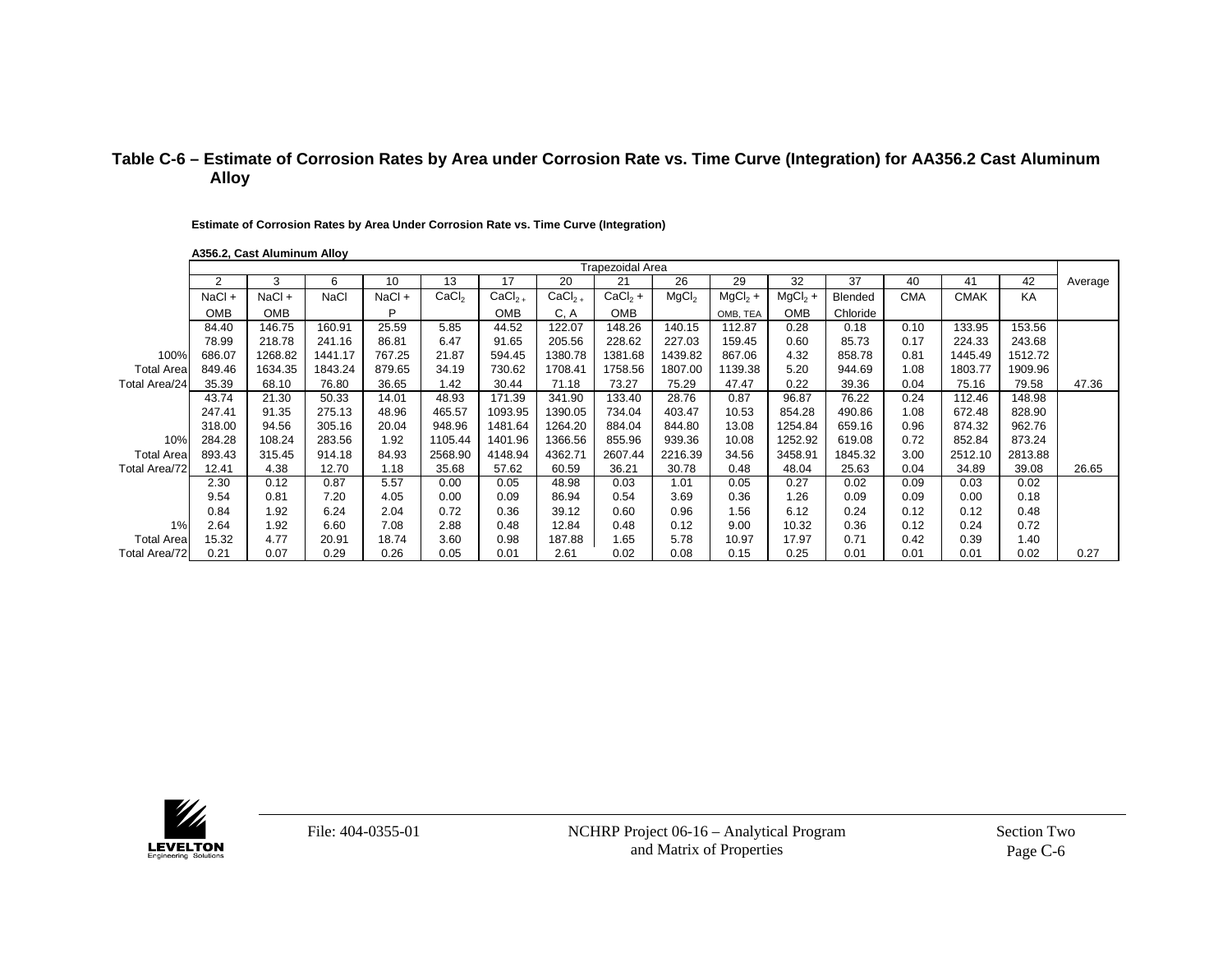# **Table C-7 – Estimate of Corrosion Rates by Area under Corrosion Rate vs. Time Curve (Integration) for A36 Structural Steel**

|               | A36, Structural Steel |            |             |          |                   |             |             |                  |                   |           |            |          |            |             |      |         |
|---------------|-----------------------|------------|-------------|----------|-------------------|-------------|-------------|------------------|-------------------|-----------|------------|----------|------------|-------------|------|---------|
|               |                       |            |             |          |                   |             |             | Trapezoidal Area |                   |           |            |          |            |             |      |         |
|               | $\overline{2}$        | 3          | 6           | 10       | 13                | 17          | 20          | 21               | 26                | 29        | 32         | 37       | 40         | 41          | 42   | Average |
|               | $NaCl +$              | NaCl +     | <b>NaCl</b> | $NaCl +$ | CaCl <sub>2</sub> | $CaCl_{2+}$ | $CaCl_{2+}$ | $CaCl2 +$        | MgCl <sub>2</sub> | $MgCl2 +$ | $MgCl2 +$  | Blended  | <b>CMA</b> | <b>CMAK</b> | KA   |         |
|               | <b>OMB</b>            | <b>OMB</b> |             | P        |                   | <b>OMB</b>  | C, A        | <b>OMB</b>       |                   | OMB, TEA  | <b>OMB</b> | Chloride |            |             |      |         |
|               | 0.05                  | 2.86       | 3.73        | 5.69     | 1.14              | 4.66        | 4.11        | 14.63            | 4.83              | 4.13      | 1.45       | 7.87     | 0.18       | 0.01        | 0.00 |         |
|               | 0.09                  | 3.42       | 4.71        | 6.74     | 1.65              | 4.59        | 5.16        | 38.03            | 5.39              | 5.30      | 1.97       | 9.00     | 0.21       | 0.02        | 0.00 |         |
| 100%          | 296.55                | 18.00      | 23.58       | 23.40    | 8.10              | 13.95       | 21.06       | 194.40           | 13.23             | 22.05     | 9.00       | 24.57    | 0.36       | 2.07        | 0.00 |         |
| Total Area    | 296.69                | 24.28      | 32.02       | 35.83    | 10.89             | 23.20       | 30.33       | 247.06           | 23.45             | 31.48     | 12.42      | 41.44    | 0.75       | 2.10        | 0.00 |         |
| Total Area/24 | 12.36                 | 1.01       | 1.33        | 1.49     | 0.45              | 0.97        | 1.26        | 10.29            | 0.98              | 1.31      | 0.52       | 1.73     | 0.03       | 0.09        | 0.00 | 2.25    |
|               | 13.80                 | 3.56       | 14.90       | 10.58    | 35.03             | 27.30       | 7.83        | 4.10             | 9.17              | 5.24      | 0.06       | 5.18     | 0.09       | 0.03        | 0.08 |         |
|               | 69.57                 | 16.02      | 63.45       | 49.14    | 135.99            | 110.88      | 65.16       | 40.50            | 76.50             | 28.17     | 0.36       | 27.00    | 18.27      | 0.09        | 1.44 |         |
|               | 84.00                 | 16.44      | 45.72       | 25.86    | 128.88            | 50.40       | 81.72       | 90.48            | 92.76             | 46.32     | 0.24       | 31.20    | 43.56      | 0.12        | 1.44 |         |
| 10%           | 91.92                 | 13.80      | 50.40       | 34.50    | 89.16             | 27.00       | 50.28       | 107.64           | 97.44             | 69.84     | 0.72       | 30.24    | 48.24      | 21.00       | 0.12 |         |
| Total Area    | 259.29                | 49.82      | 174.47      | 120.08   | 389.06            | 215.58      | 204.99      | 242.72           | 275.87            | 149.57    | 1.38       | 93.62    | 110.16     | 21.24       | 3.08 |         |
| Total Area/72 | 3.60                  | 0.69       | 2.42        | 1.67     | 5.40              | 2.99        | 2.85        | 3.37             | 3.83              | 2.08      | 0.02       | 1.30     | 1.53       | 0.30        | 0.04 | 2.14    |
|               | 4.88                  | 13.82      | 10.13       | 20.45    | 11.28             | 5.61        | 4.76        | 2.96             | 8.57              | 118.16    | 0.08       | 9.92     | 0.30       | 0.08        | 0.12 |         |
|               | 29.52                 | 40.68      | 57.33       | 84.69    | 69.12             | 34.02       | 30.15       | 21.69            | 35.46             | 40.50     | 61.11      | 50.31    | 17.19      | 0.27        | 0.54 |         |
|               | 80.04                 | 17.04      | 91.32       | 62.52    | 93.84             | 42.48       | 39.84       | 32.40            | 68.40             | 54.12     | 90.96      | 54.12    | 40.80      | 0.36        | 0.48 |         |
| $1\%$         | 127.80                | 13.92      | 98.52       | 66.60    | 96.12             | 59.16       | 42.36       | 28.92            | 61.20             | 45.36     | 25.56      | 81.60    | 40.80      | 0.48        | 0.84 |         |
| Total Area    | 242.24                | 85.46      | 257.30      | 234.26   | 270.36            | 141.27      | 117.11      | 85.97            | 173.63            | 258.14    | 177.71     | 195.95   | 99.09      | 1.19        | 1.98 |         |
| Total Area/72 | 3.36                  | 1.19       | 3.57        | 3.25     | 3.76              | 1.96        | 1.63        | 1.19             | 2.41              | 3.59      | 2.47       | 2.72     | 1.38       | 0.02        | 0.03 | 2.17    |

**Estimate of Corrosion Rates by Area Under Corrosion Rate vs. Time Curve (Integration)**

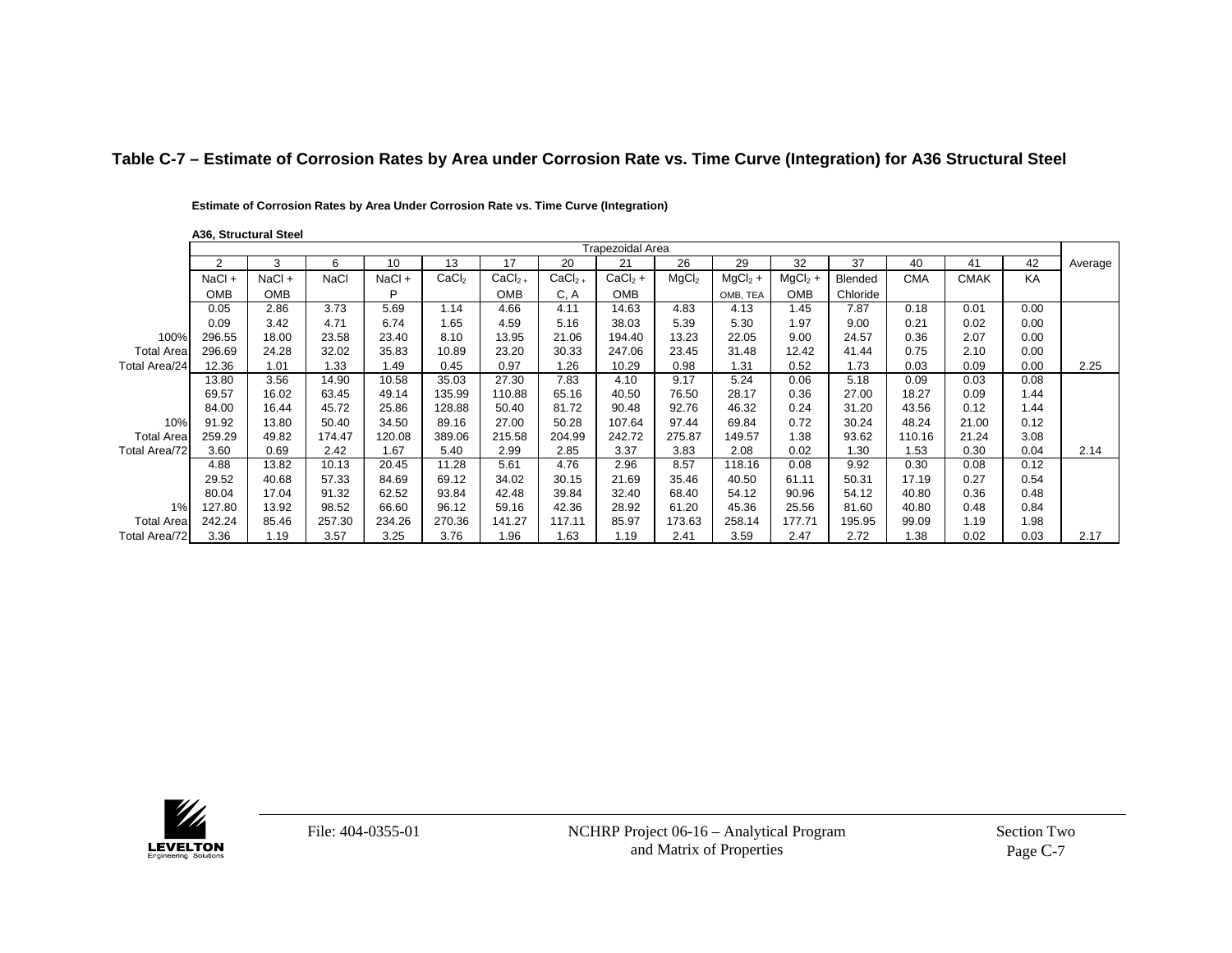### **Table C-8 – Estimate of Corrosion Rates by Area under Corrosion Rate vs. Time Curve (Integration) for AA6061-T6 Wrought Aluminum Alloy**

**Estimate of Corrosion Rates by Area Under Corrosion Rate vs. Time Curve (Integration)**

|                   |         |            |             |         |                   |            |          | Trapezoidal Area |                   |           |            |                |            |             |         |         |
|-------------------|---------|------------|-------------|---------|-------------------|------------|----------|------------------|-------------------|-----------|------------|----------------|------------|-------------|---------|---------|
|                   | 2       | 3          | 6           | 10      | 13                | 17         | 20       | 21               | 26                | 29        | 32         | 37             | 40         | 41          | 42      | Average |
|                   | NaCl +  | NaCl+      | <b>NaCl</b> | NaCl +  | CaCl <sub>2</sub> | $CaCl2+$   | $CaCl2+$ | $CaCl2 +$        | MgCl <sub>2</sub> | $MgCl2 +$ | $MgCl2 +$  | <b>Blended</b> | <b>CMA</b> | <b>CMAK</b> | KA      |         |
|                   | OMB     | <b>OMB</b> |             | P       |                   | <b>OMB</b> | C, A     | <b>OMB</b>       |                   | OMB, TEA  | <b>OMB</b> | Chloride       |            |             |         |         |
|                   | 98.14   | 148.62     | 143.62      | 158.48  | 7.37              | 133.99     | 119.08   | 194.59           | 127.31            | 90.52     | 103.47     | 119.62         | 24.23      | 158.38      | 158.63  |         |
|                   | 173.76  | 217.59     | 228.24      | 241.79  | 5.36              | 196.95     | 173.66   | 290.51           | 220.25            | 126.33    | 138.20     | 178.41         | 32.28      | 243.54      | 241.85  |         |
| 100%              | 1336.32 | 1287.81    | 1460.34     | 1532.70 | 15.21             | 1178.46    | 1217.61  | 1664.46          | 1444.77           | 707.04    | 695.34     | 1114.83        | 197.10     | 1107.27     | 1133.55 |         |
| <b>Total Area</b> | 1608.22 | 1654.02    | 1832.20     | 1932.97 | 27.94             | 1509.40    | 1510.35  | 2149.56          | 1792.33           | 923.89    | 937.01     | 1412.86        | 253.61     | 1509.19     | 1534.03 |         |
| Total Area/24     | 67.01   | 68.92      | 76.34       | 80.54   | 1.16              | 62.89      | 62.93    | 89.56            | 74.68             | 38.50     | 39.04      | 58.87          | 10.57      | 62.88       | 63.92   | 57.19   |
|                   | 87.99   | 9.65       | 144.89      | 110.24  | 35.99             | 143.22     | 62.81    | 125.67           | 97.38             | 23.76     | 73.68      | 88.05          | 0.08       | 124.34      | 109.62  |         |
|                   | 440.19  | 59.04      | 802.17      | 677.16  | 215.10            | 960.84     | 429.57   | 718.47           | 704.07            | 110.07    | 809.91     | 547.29         | 1.26       | 735.30      | 638.10  |         |
|                   | 471.24  | 133.92     | 980.04      | 912.36  | 681.00            | 1362.84    | 662.76   | 894.12           | 1104.00           | 132.72    | 1197.84    | 727.56         | 1.80       | 950.52      | 787.92  |         |
| 10%               | 393.12  | 227.16     | 918.12      | 910.92  | 1065.00           | 1286.64    | 688.92   | 886.20           | 1222.32           | 146.52    | 1400.04    | 709.56         | 1.08       | 932.16      | 773.76  |         |
| <b>Total Area</b> | 1392.54 | 429.77     | 2845.22     | 2610.68 | 1997.09           | 3753.54    | 1844.06  | 2624.46          | 3127.77           | 413.07    | 3481.47    | 2072.46        | 4.22       | 2742.32     | 2309.40 |         |
| Total Area/72     | 19.34   | 5.97       | 39.52       | 36.26   | 27.74             | 52.13      | 25.61    | 36.45            | 43.44             | 5.74      | 48.35      | 28.78          | 0.06       | 38.09       | 32.08   | 29.3    |
|                   | 1.25    | 0.17       | 5.36        | 0.14    | 4.22              | 0.11       | 3.50     | 0.00             | 1.19              | 0.26      | 0.21       | 0.14           | 0.02       | 0.09        | 0.08    |         |
|                   | 7.02    | 0.45       | 32.04       | 1.44    | 9.99              | 0.27       | 13.05    | 0.00             | 5.40              | 1.62      | 0.99       | 0.36           | 0.09       | 0.36        | 0.09    |         |
|                   | 3.72    | 1.68       | 8.88        | 7.08    | 5.04              | 0.72       | 5.76     | 0.12             | 1.68              | 0.60      | 2.16       | 3.84           | 0.12       | 0.00        | 0.36    |         |
|                   | 4.20    | 3.12       | 0.24        | 5.76    | 2.64              | 0.72       | 7.32     | 0.48             | 0.48              | 4.32      | 4.32       | 4.44           | 0.12       | 0.24        | 0.60    |         |
| <b>Total Area</b> | 16.19   | 5.42       | 46.52       | 14.42   | 21.89             | 1.82       | 29.63    | 0.60             | 8.75              | 6.80      | 7.68       | 8.78           | 0.35       | 0.69        | 1.13    |         |
| Total Area/721    | 0.22    | 0.08       | 0.65        | 0.20    | 0.30              | 0.03       | 0.41     | 0.01             | 0.12              | 0.09      | 0.11       | 0.12           | 0.00       | 0.01        | 0.02    | 0.158   |

**AA6061, Wrought Aluminum Alloy**

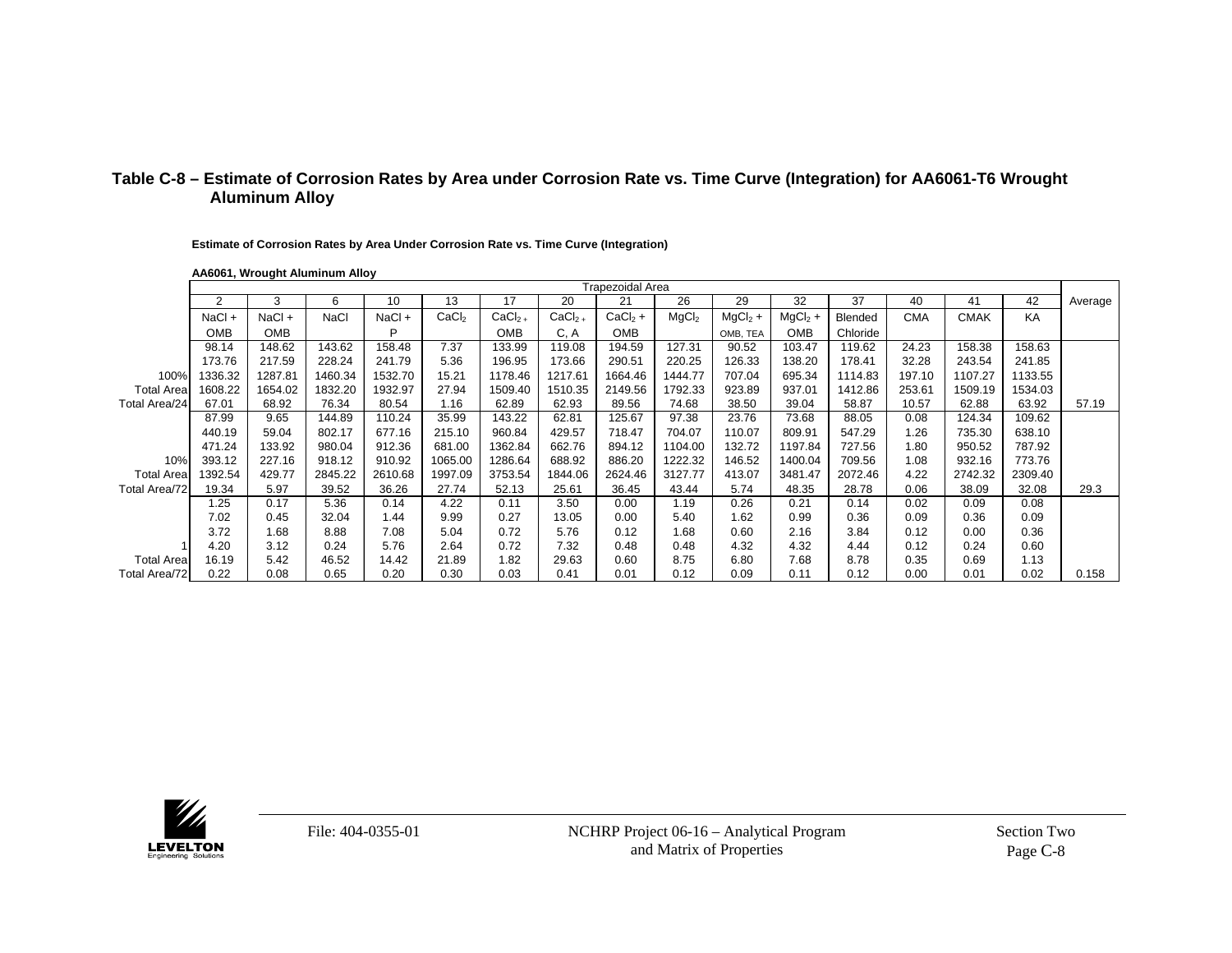#### **Table C-9 – Estimate of Corrosion Rates by Area under Corrosion Rate vs. Time Curve (Integration) for CDA 360 Free Machining Brass**

|                   |                         |            | <b>CDA36000, Free Machining Brass</b> |         |                   |                   |             |            |                   |           |            |          |            |             |         |         |
|-------------------|-------------------------|------------|---------------------------------------|---------|-------------------|-------------------|-------------|------------|-------------------|-----------|------------|----------|------------|-------------|---------|---------|
|                   | <b>Trapezoidal Area</b> |            |                                       |         |                   |                   |             |            |                   |           |            |          |            |             |         |         |
|                   | 2                       | 3          | 6                                     | 10      | 13                | 17                | 20          | 21         | 26                | 29        | 32         | 37       | 40         | 41          | 42      | Average |
|                   | NaCl +                  | NaCl +     | <b>NaCl</b>                           | NaCl +  | CaCl <sub>2</sub> | CaCl <sub>2</sub> | $CaCl_{2+}$ | CaCl,+     | MgCl <sub>2</sub> | $MgCl2 +$ | $MgCl2 +$  | Blended  | <b>CMA</b> | <b>CMAK</b> | KA      |         |
|                   | <b>OMB</b>              | <b>OMB</b> |                                       | P       |                   | <b>OMB</b>        | C, A        | <b>OMB</b> |                   | OMB, TEA  | <b>OMB</b> | Chloride |            |             |         |         |
|                   | 38.83                   | 20.49      | 7.42                                  | 6.00    | 3.67              | 1.18              | 3.18        | 83.94      | 1.17              | 0.33      | 3.32       | 0.88     | 16.86      | 160.75      | 145.51  |         |
|                   | 43.26                   | 14.94      | 11.31                                 | 11.07   | 9.26              | 5.39              | 2.90        | 93.14      | 3.44              | 0.99      | 2.99       | 0.81     | 41.93      | 261.35      | 173.54  |         |
| 100%              | 127.17                  | 20.52      | 68.49                                 | 68.04   | 44.91             | 97.20             | 6.66        | 372.33     | 15.66             | 4.14      | 4.86       | 1.71     | 170.55     | 1633.68     | 626.67  |         |
| <b>Total Area</b> | 209.26                  | 55.95      | 87.22                                 | 85.11   | 57.84             | 103.77            | 12.74       | 549.41     | 20.27             | 5.46      | 11.17      | 3.40     | 229.34     | 2055.78     | 945.72  |         |
| Total Area/24     | 8.72                    | 2.33       | 3.63                                  | 3.55    | 2.41              | 4.32              | 0.53        | 22.89      | 0.84              | 0.23      | 0.47       | 0.14     | 9.56       | 85.66       | 39.40   | 12.31   |
|                   | 0.56                    | 0.77       | 54.93                                 | 131.43  | 75.96             | 32.64             | 24.12       | 6.74       | 47.91             | 0.78      | 73.53      | 6.26     | 133.23     | 275.00      | 124.83  |         |
|                   | 2.79                    | 2.88       | 537.30                                | 932.31  | 487.89            | 106.38            | 355.41      | 23.85      | 387.81            | 2.88      | 541.35     | 28.89    | 1100.07    | 1888.65     | 1399.23 |         |
|                   | 2.88                    | 1.20       | 841.92                                | 1288.80 | 689.52            | 2.76              | 633.96      | 7.32       | 757.32            | 0.84      | 875.04     | 34.32    | 1848.84    | 2582.16     | 2629.32 |         |
| 10%               | 3.48                    | 0.36       | 708.60                                | 1113.72 | 511.80            | 3.72              | 727.44      | 5.52       | 912.96            | 5.64      | 940.44     | 42.24    | 1991.40    | 2338.32     | 2559.96 |         |
| <b>Total Area</b> | 9.71                    | 5.21       | 2142.75                               | 3466.26 | 1765.17           | 145.50            | 1740.93     | 43.43      | 2106.00           | 10.14     | 2430.36    | 111.71   | 5073.54    | 7084.13     | 6713.34 |         |
| Total Area/72     | 0.13                    | 0.07       | 29.76                                 | 48.14   | 24.52             | 2.02              | 24.18       | 0.60       | 29.25             | 0.14      | 33.76      | 1.55     | 70.47      | 98.39       | 93.24   | 30.38   |
|                   | 19.49                   | 3.96       | 34.35                                 | 4.23    | 1.47              | 17.31             | 4.86        | 1.52       | 0.11              | 12.96     | 0.23       | 2.64     | 0.48       | 0.69        | 0.06    |         |
|                   | 33.30                   | 12.42      | 85.95                                 | 24.57   | 31.68             | 13.23             | 25.83       | 8.19       | 1.98              | 61.29     | 0.99       | 16.38    | 3.24       | 2.52        | 0.45    |         |
|                   | 12.00                   | 2.40       | 52.32                                 | 35.76   | 285.24            | 3.60              | 22.44       | 11.16      | 5.40              | 40.08     | 1.92       | 18.00    | 5.52       | 279.24      | 37.32   |         |
| 1%                | 6.84                    | 1.68       | 59.64                                 | 34.44   | 639.00            | 6.48              | 22.08       | 8.40       | 6.48              | 126.36    | 2.28       | 10.92    | 6.00       | 822.96      | 184.56  |         |
| <b>Total Area</b> | 71.63                   | 20.46      | 232.26                                | 99.00   | 957.39            | 40.62             | 75.21       | 29.27      | 13.97             | 240.69    | 5.42       | 47.94    | 15.24      | 1105.41     | 222.39  |         |
| Total Area/72     | 0.99                    | 0.28       | 3.23                                  | 1.38    | 13.30             | 0.56              | 1.04        | 0.41       | 0.19              | 3.34      | 0.08       | 0.67     | 0.21       | 15.35       | 3.09    | 2.94    |

**Estimate of Corrosion Rates by Area Under Corrosion Rate vs. Time Curve (Integration)**

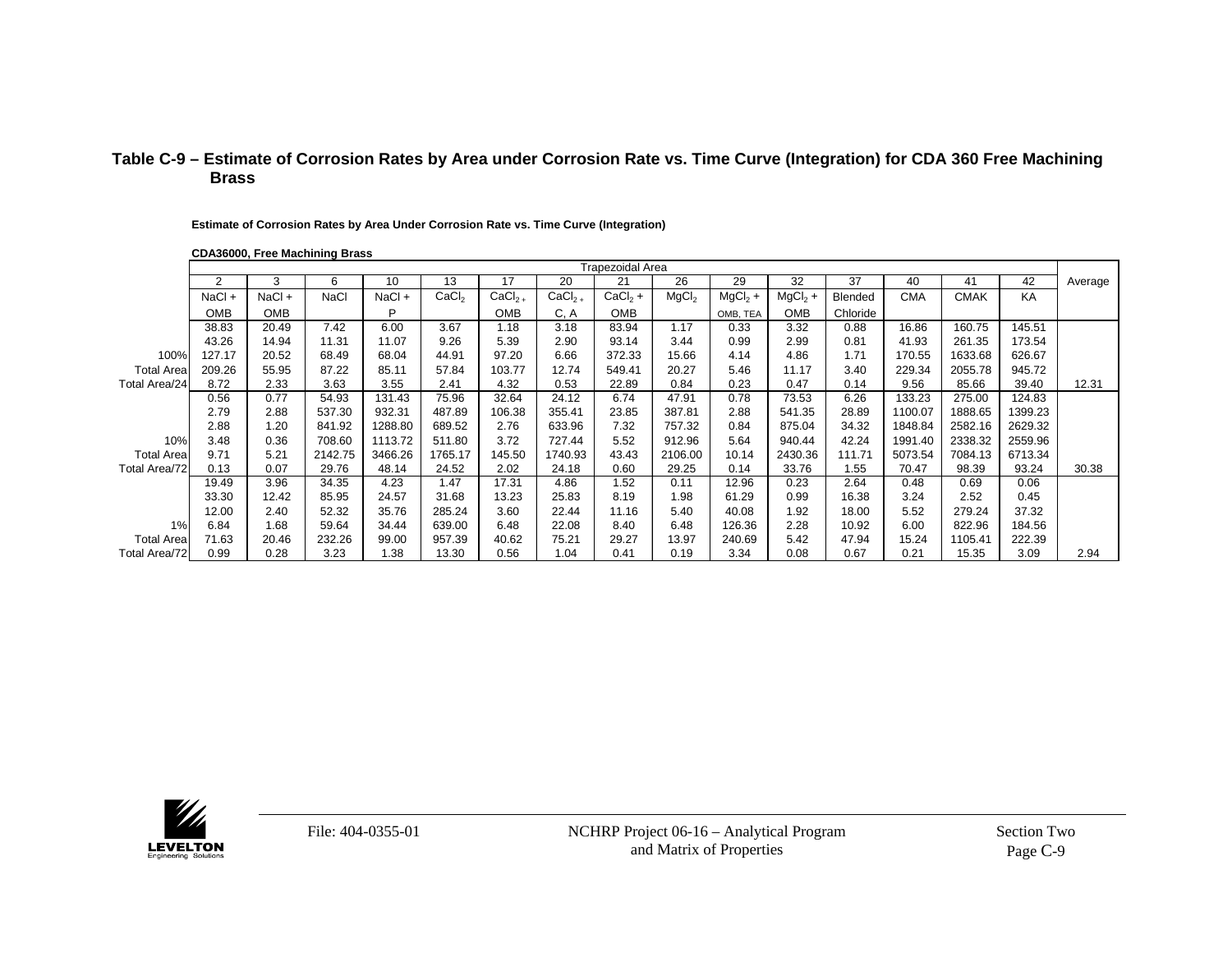### **Table C-10 – Estimate of Corrosion Rates by Area under Corrosion Rate vs. Time Curve (Integration) for AZ91C-T6 Magnesium Alloy**

**Estimate of Corrosion Rates by Area Under Corrosion Rate vs. Time Curve (Integration)**

|                 | ALJIV, MAYIICSIUIII AIIVY                                               |            |             |        |                   |            |             |           |                   |           |            |          |            |             |        |         |
|-----------------|-------------------------------------------------------------------------|------------|-------------|--------|-------------------|------------|-------------|-----------|-------------------|-----------|------------|----------|------------|-------------|--------|---------|
|                 | Trapezoidal Area                                                        |            |             |        |                   |            |             |           |                   |           |            |          |            |             |        |         |
|                 | 2                                                                       | 3          | 6           | 10     | 13                | 17         | 20          | 21        | 26                | 29        | 32         | 37       | 40         | 41          | 42     | Average |
|                 | $NaCl +$                                                                | NaCl +     | <b>NaCl</b> | NaCl+  | CaCl <sub>2</sub> | $CaCl2+$   | $CaCl_{2+}$ | $CaCl2 +$ | MgCl <sub>2</sub> | $MgCl2 +$ | $MgCl2 +$  | Blended  | <b>CMA</b> | <b>CMAK</b> | KA     |         |
|                 | <b>OMB</b>                                                              | <b>OMB</b> |             | Þ      |                   | <b>OMB</b> | C, A        | OMB       |                   | OMB, TEA  | <b>OMB</b> | Chloride |            |             |        |         |
|                 | 7.78                                                                    | 400.00     | 84.19       | 59.23  | 184.81            | 400.00     | 400.00      | 400.00    | 158.47            | 273.78    | 122.92     | 39.74    | 145.63     | 30.94       | 80.01  |         |
|                 | 8.69                                                                    | 514.04     | 72.87       | 59.60  | 151.34            | 600.00     | 437.33      | 600.00    | 506.25            | 432.98    | 435.68     | 70.40    | 147.59     | 37.89       | 100.55 |         |
| 100%            | 124.02                                                                  | 1976.40    | 263.79      | 222.84 | 737.01            | 3600.00    | 1240.83     | 2919.42   | 3600.00           | 2130.48   | 2908.71    | 400.41   | 405.36     | 226.17      | 409.77 |         |
| Total Area >    | 140.49                                                                  | 2890.44    | 420.85      | 341.67 | 1073.16           | 4600.00    | 2078.16     | 3919.42   | 4264.72           | 2837.24   | 3467.31    | 510.55   | 698.58     | 295.00      | 590.33 |         |
| Total Area/24 > | 5.85                                                                    | 120.43     | 17.54       | 14.24  | 44.71             | 191.67     | 86.59       | 163.31    | 177.70            | 118.22    | 144.47     | 21.27    | 29.11      | 12.29       | 24.60  | 78.13   |
|                 | 184.79                                                                  | 417.08     | 600.00      | 19.59  | 170.01            | 254.03     | 60.72       | 600.00    | 211.47            | 206.75    | 47.97      | 29.69    | 27.30      | 20.48       | 27.57  |         |
|                 | 674.01                                                                  | 849.24     | 2458.62     | 288.90 | 535.05            | 1147.05    | 381.24      | 2095.65   | 1326.33           | 988.56    | 228.15     | 56.07    | 96.30      | 79.92       | 101.52 |         |
|                 | 999.48                                                                  | 1433.88    | 2065.92     | 361.68 | 847.32            | 1157.52    | 468.36      | 831.96    | 1386.12           | 1298.76   | 952.20     | 121.08   | 75.24      | 91.44       | 45.48  |         |
| 10%             | 947.40                                                                  | 2695.20    | 1949.76     | 147.12 | 818.16            | 1178.64    | 340.44      | 697.32    | 894.84            | 1398.48   | 1650.72    | 173.04   | 70.20      | 88.08       | 55.56  |         |
| Total Area >    | 2805.68                                                                 | 5395.40    | 7074.30     | 817.29 | 2370.54           | 3737.24    | 1250.76     | 4224.93   | 3818.76           | 3892.55   | 2879.04    | 379.88   | 269.04     | 279.92      | 230.13 |         |
| Total Area/72 > | 38.97                                                                   | 74.94      | 98.25       | 11.35  | 32.92             | 51.91      | 17.37       | 58.68     | 53.04             | 54.06     | 39.99      | 5.28     | 3.74       | 3.89        | 3.20   | 36.51   |
|                 | 8.73                                                                    | 9.23       | 4.59        | 7.53   | 75.18             | 32.13      | 21.93       | 33.29     | 5.39              | 21.92     | 59.04      | 9.03     | 3.60       | 3.47        | 3.44   |         |
|                 | 13.23                                                                   | 45.36      | 14.67       | 39.15  | 395.01            | 169.38     | 106.92      | 163.17    | 15.03             | 66.60     | 273.51     | 63.99    | 12.33      | 20.79       | 15.30  |         |
|                 | 23.52                                                                   | 68.28      | 26.88       | 74.64  | 438.96            | 154.32     | 243.00      | 177.00    | 28.44             | 68.04     | 143.88     | 114.24   | 8.28       | 31.20       | 13.68  |         |
| 1%              | 98.40                                                                   | 87.96      | 21.48       | 65.16  | 365.76            | 129.36     | 256.44      | 61.92     | 32.52             | 145.80    | 236.88     | 114.12   | 6.96       | 31.32       | 12.12  |         |
| Total Area >    | 143.88                                                                  | 210.83     | 67.62       | 186.48 | 1274.91           | 485.19     | 628.29      | 435.38    | 81.38             | 302.36    | 713.31     | 301.38   | 31.17      | 86.78       | 44.54  |         |
| Total Area/72 > | 2.00                                                                    | 2.93       | 0.94        | 2.59   | 17.71             | 6.74       | 8.73        | 6.05      | 1.13              | 4.20      | 9.91       | 4.19     | 0.43       | 1.21        | 0.62   | 4.62    |
|                 | note: values >200mpy are set to 200mpy minimum for the area calculation |            |             |        |                   |            |             |           |                   |           |            |          |            |             |        |         |

**AZ91C, Magnesium Alloy**

\* note: values >200mpy are set to 200mpy minimum for the area calculation

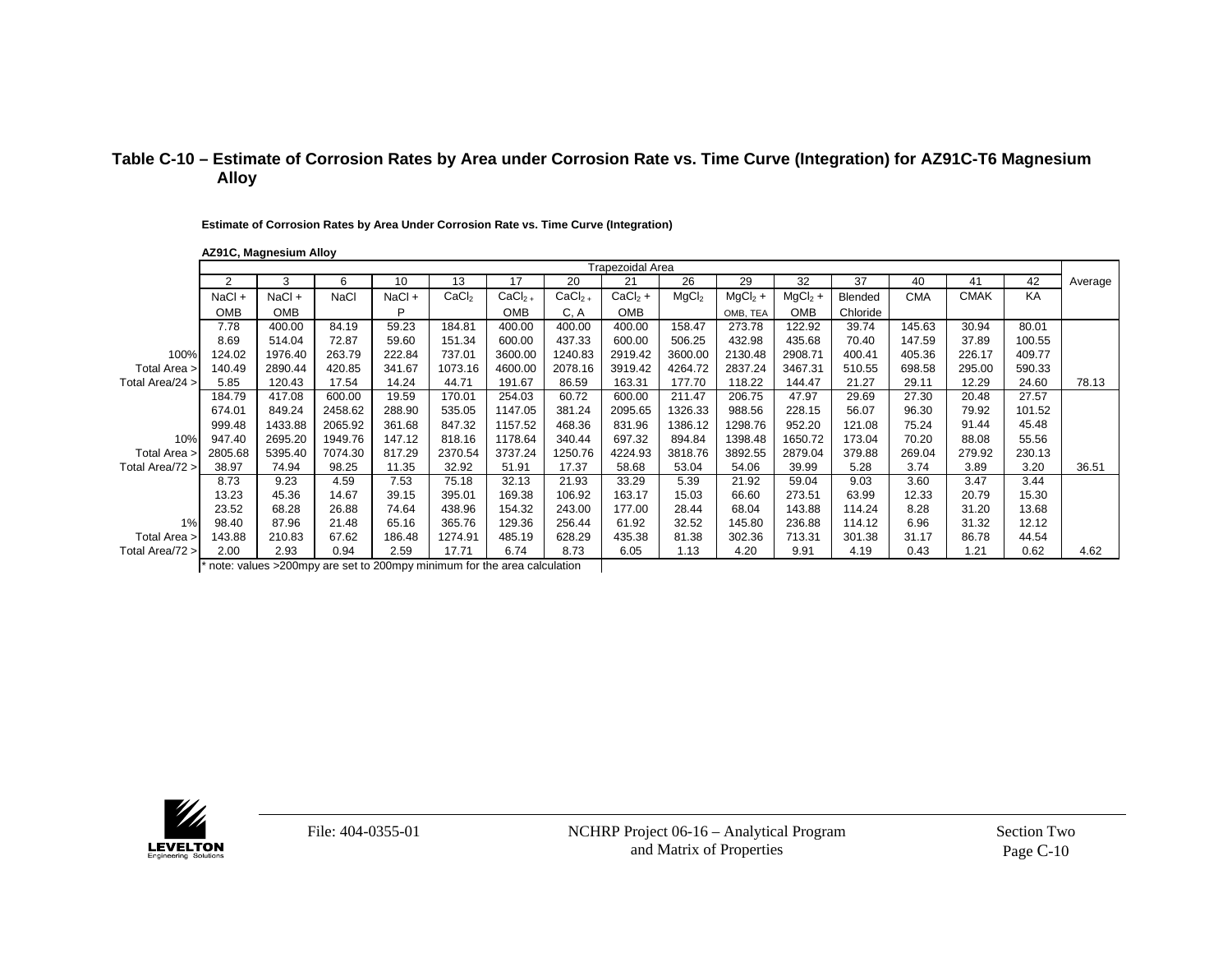# **APPENDIX D COMPARISON OF CORROSION RATES BY LPR VS. WEIGHT LOSS**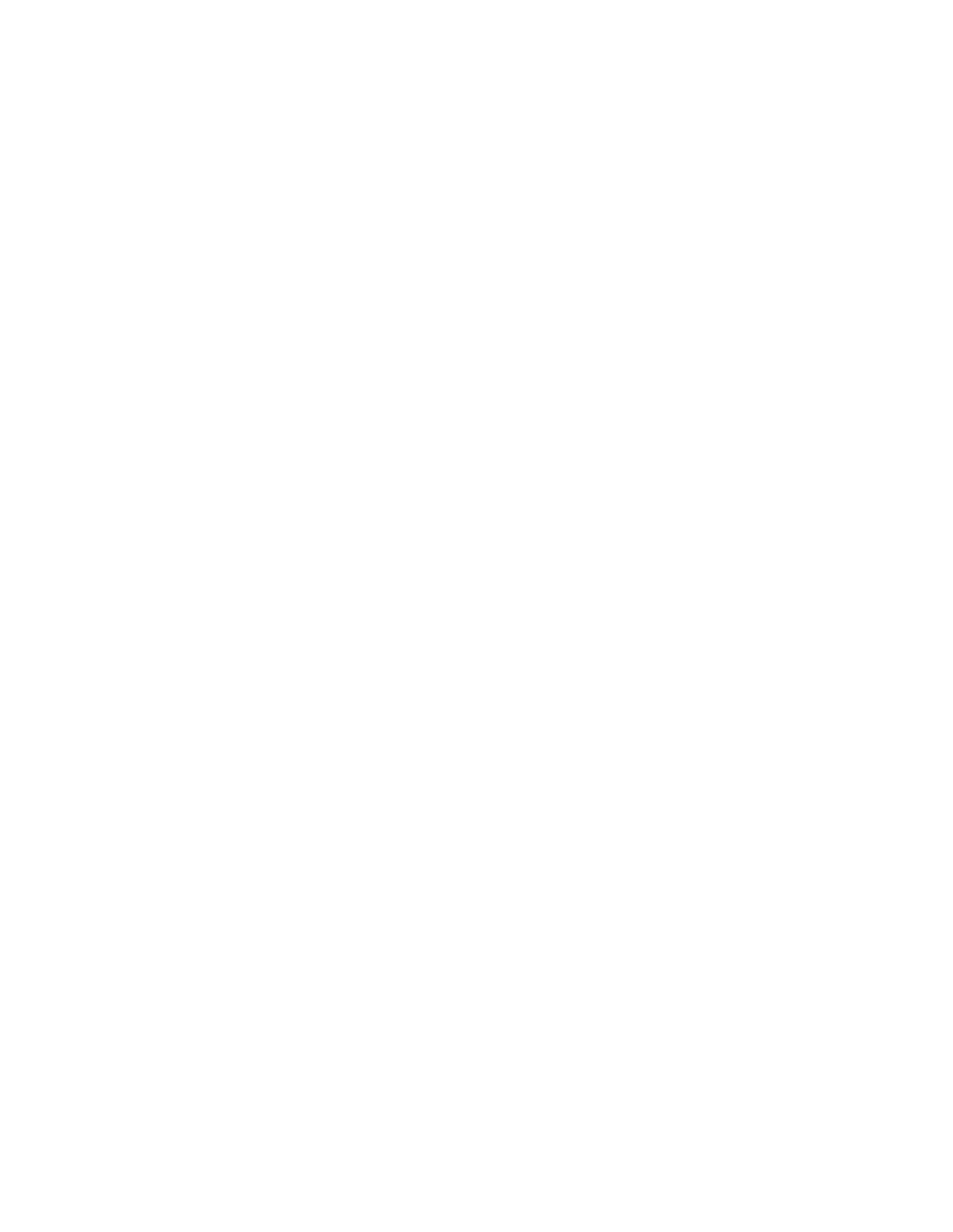# **Table D-1 – AA356.2 Cast Aluminum Alloy**

|       | AA356.2                 |             |                    |         |                         |         |  |
|-------|-------------------------|-------------|--------------------|---------|-------------------------|---------|--|
|       | <b>Corrosion Rate</b>   |             | <b>Weight Loss</b> |         |                         |         |  |
| Conc  | Sol'n                   | <b>LPR</b>  | <b>WL</b>          |         | <b>MPY</b>              |         |  |
|       |                         |             |                    |         |                         |         |  |
| 100%  | 2                       | 40.2        | 0.67               | 0.68    | 0.67                    | 0.66    |  |
| 100%  | 3                       | 71.9        | 6.24               | 6.08    | 6.66                    | 5.97    |  |
| 100%  | 6                       | 80.3        | 3.34               | 2.7     | 3.33                    | 3.98    |  |
| 100%  | 10                      | 27.7        | 11.53              | 2.03    | 9.99                    | 22.57   |  |
| 100%  | 13                      | 2.1         | 5.36               | 6.76    | 5.99                    | 3.32    |  |
| 100%  | 17                      | 27.6        | $-0.44$            | 0       | $-0.67$                 | $-0.66$ |  |
| 100%  | 20                      | 68.9        | 4.45               | 4.05    | 3.33                    | 5.97    |  |
| 100%  | 21                      | 75.4        | 1.56               | 1.35    | 0.67                    | 2.66    |  |
| 100%  | 26                      | 75          | 3.34               | 3.38    | 3.33                    | 3.32    |  |
| 100%  | 29                      | 52.3        | 4.45               | 3.38    | 4.66                    | 5.31    |  |
| 100%  | 32                      | 0.2         | 4.02               | 5.4     | 3.33                    | 3.32    |  |
| 100%  | 37                      | 23.9        | 3.34               | 2.7     | $\overline{\mathbf{4}}$ | 3.32    |  |
| 100%  | 40                      | $\mathbf 0$ | 2.45               | 2.03    | 2.66                    | 2.66    |  |
| 100%  | 41                      | 73.6        | 0.23               | 0.68    | 0                       | 0       |  |
| 100%  | 42                      | 80.4        | 2.90               | 4.05    | 1.33                    | 3.32    |  |
| 10%   | $\overline{2}$          | 13.5        | 0.14               | 0.22    | $\mathsf 0$             | 0.21    |  |
| 10%   | 3                       | 5.4         | n/a                |         | Not Available           |         |  |
| 10%   | 6                       | 14.3        | 22.68              | 51.84   | 10.88                   | 5.33    |  |
| 10%   | 10                      | 2.2         | 0.64               | 0.65    | 0.21                    | 1.07    |  |
| 10%   | 13                      | 32          | $-0.71$            | $-0.43$ | $-0.43$                 | $-1.28$ |  |
| 10%   | 17                      | 58.9        | $-0.22$            | $-0.22$ | $-0.43$                 | 0       |  |
| 10%   | 20                      | 79.1        | 3.67               | 2.4     | 4.3                     | 4.3     |  |
| 10%   | 21                      | 39.6        | $-5.97$            | $-4.79$ | $-6.66$                 | $-6.45$ |  |
| 10%   | 26                      | 25.9        | $-2.66$            | $-2.4$  | $-2.79$                 | $-2.8$  |  |
| 10%   | 29                      | 0.4         | 1.68               | 1.32    | 1.96                    | 1.75    |  |
| 10%   | 32                      | 44.3        | 0.37               | 0.22    | 0.44                    | 0.44    |  |
| 10%   | 37                      | 26.1        | 1.24               | 0.67    | 1.31                    | 1.75    |  |
| 10%   | 40                      | 0.1         | 0.81               | 0.89    | 0.66                    | 0.88    |  |
| 10%   | 41                      | 36.6        | 0.81               | 0.67    | 1.1                     | 0.66    |  |
| 10%   | 42                      | 43          | 1.11               | 0.45    | 1.11                    | 1.77    |  |
| 1%    | $\overline{\mathbf{c}}$ | 0.4         | $-0.22$            | $-0.22$ | $\mathbf 0$             | $-0.43$ |  |
| 1%    | 3                       | 0.1         | 14.51              | 3.2     | 16.85                   | 23.47   |  |
| $1\%$ | $\,6\,$                 | 0.3         | 0.28               | 0.21    | 0.64                    | 0       |  |
| $1\%$ | 10                      | 0.9         | 0.64               | 0       | 0.64                    | 1.28    |  |
| 1%    | 13                      | 0           | 0.00               | 0       | $\pmb{0}$               | 0       |  |
| 1%    | 17                      | 0           | $-1.36$            | $-0.65$ | $-0.64$                 | $-2.78$ |  |
| 1%    | 20                      | 7.3         | $-1.94$            | $-1.74$ | $-0.86$                 | $-3.23$ |  |
| 1%    | 21                      | 0           | $-0.29$            | 0       | $-0.86$                 | 0       |  |
| 1%    | 26                      | 0.2         | $-0.72$            | $-0.65$ | $-0.21$                 | $-1.29$ |  |
| 1%    | 29                      | 0.2         | 0.80               | 0.44    | 1.09                    | 0.87    |  |
| 1%    | 32                      | 0.2         | 0.58               | 0.22    | 1.31                    | 0.22    |  |
| 1%    | 37                      | 0           | 0.96               | 0.67    | 0.66                    | 1.54    |  |
| 1%    | 40                      | 0           | 0.88               | 0.89    | 0.44                    | 1.32    |  |
| 1%    | 41                      | 0           | 0.22               | 0       | 0.44                    | 0.22    |  |
| 1%    | 42                      | 0           | 0.08               | 0.23    | 0                       | 0       |  |

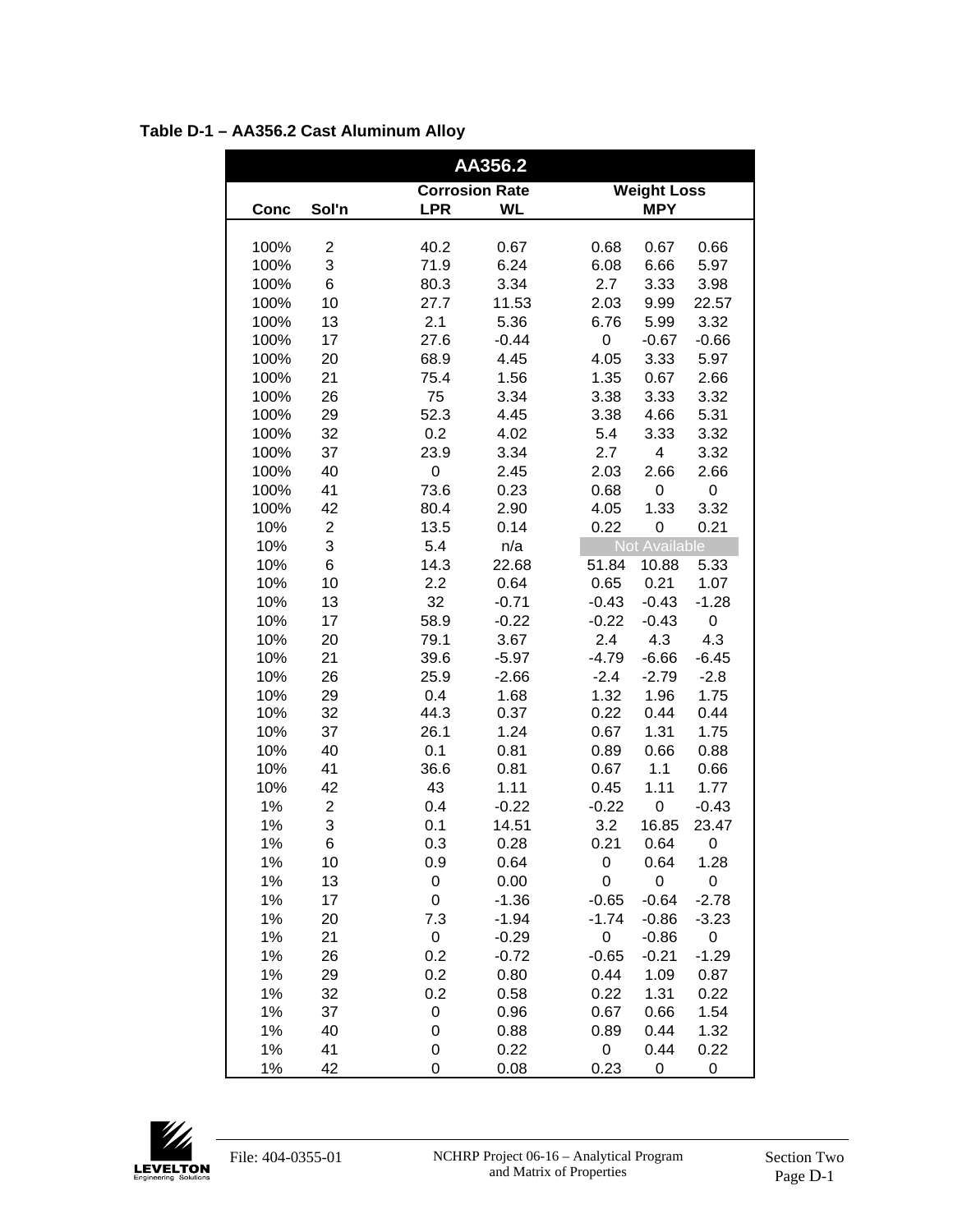## **Table D-2 – A36 Structural Steel**

|       |                |            | A36                   |                               |
|-------|----------------|------------|-----------------------|-------------------------------|
|       |                |            | <b>Corrosion Rate</b> |                               |
| Conc  | Sol'n          | <b>LPR</b> | <b>WL</b>             | <b>MPY</b>                    |
|       |                |            |                       |                               |
| 100%  | 2              | 8.3        | 3.40                  | 4.32<br>1.97<br>3.91          |
| 100%  | 3              | 1.2        | 3.91                  | 3.28<br>3.89<br>4.56          |
| 100%  | 6              | 1.6        | 2.68                  | 2.16<br>4.13<br>1.75          |
| 100%  | 10             | 2.1        | 1.67                  | 1.3<br>2.17<br>1.53           |
| 100%  | 13             | 0.5        | 2.75                  | 3.03<br>2.17<br>3.06          |
| 100%  | 17             | 1.6        | 1.74                  | 1.31<br>1.95<br>1.96          |
| 100%  | 20             | 1.6        | 3.55                  | 3.5<br>3.46<br>3.69           |
| 100%  | 21             | 9.1        | 3.84                  | 4.16<br>4.11<br>3.26          |
| 100%  | 26             | 1.6        | 3.04                  | 2.59<br>3.26<br>3.28          |
| 100%  | 29             | 1.6        | 1.82                  | 2.41<br>1.95<br>1.09          |
| 100%  | 32             | 0.6        | 0.94                  | 1.09<br>1.3<br>0.43           |
| 100%  | 37             | 2.7        | 2.32                  | 1.97<br>2.39<br>2.59          |
| 100%  | 40             | 0.1        | 1.53                  | $\mathbf 0$<br>1.75<br>2.83   |
| 100%  | 41             | 0.1        | 2.39                  | 2.16<br>2.83<br>2.19          |
| 100%  | 42             | $\pmb{0}$  | $-1.09$               | $-1.31$<br>$-0.22$<br>$-1.74$ |
| 10%   | $\overline{2}$ | 4.1        | 2.38                  | 2.4<br>1.99<br>2.76           |
| 10%   | 3              | 0.8        | n/a                   | Not Available                 |
| 10%   | 6              | 3.2        | 6.27                  | 6.93<br>4.67<br>7.21          |
| 10%   | 10             | 2.4        | 2.41                  | 2.41<br>2.55<br>2.26          |
| 10%   | 13             | 7.4        | 3.16                  | 3.12<br>3.18<br>3.18          |
| 10%   | 17             | 4.7        | 1.84                  | 1.28<br>2.47<br>1.77          |
| 10%   | 20             | 2.8        | 4.53                  | 4.8<br>5.24<br>3.55           |
| 10%   | 21             | 3          | $-0.28$               | 0<br>$-0.07$<br>$-0.78$       |
| 10%   | 26             | 3.6        | $-1.16$               | $-0.78$<br>$-1.84$<br>$-0.85$ |
| 10%   | 29             | 2.2        | 3.34                  | 3.16<br>3.35<br>3.5           |
| 10%   | 32             | 0          | 3.51                  | 3.5<br>3.45<br>3.57           |
| 10%   | 37             | 1.5        | 2.65                  | 2.44<br>2.57<br>2.93          |
| 10%   | 40             | 1.2        | 1.55                  | 1.37<br>1.57<br>1.71          |
| 10%   | 41             | 0.4        | 1.62                  | 2.37<br>0.93<br>1.57          |
| 10%   | 42             | $\pmb{0}$  | 2.17                  | 2.04<br>2.17<br>2.31          |
| 1%    | 2              | 3.3        | 1.98                  | 1.91<br>1.91<br>2.12          |
| 1%    | 3              | 2.2        | 1.63                  | 1.77<br>1.48<br>1.63          |
| 1%    | 6              |            |                       |                               |
|       |                | 3.6        | 3.37                  | 3.04<br>4.1<br>2.97           |
| 1%    | 10             | 4.3        | 4.81                  | 4.81<br>4.67<br>4.95          |
| 1%    | 13             | 3.8        | 3.92                  | 3.76<br>3.89<br>4.1           |
| 1%    | 17             | 2.1        | $-1.04$               | $-1.55$<br>$-1.13$<br>$-0.43$ |
| 1%    | 20             | 1.7        | 2.17                  | 1.99<br>11.8<br>$-7.29$       |
| 1%    | 21             | 1.2        | 1.96                  | 1.35<br>2.12<br>2.41          |
| 1%    | 26             | 2.7        | 0.28                  | 0.14<br>0.57<br>0.14          |
| 1%    | 29             | 17         | 3.15                  | 3<br>3.23<br>3.21             |
| 1%    | 32             | 1.8        | 3.34                  | 3.79<br>3.38<br>2.85          |
| 1%    | 37             | 3.1        | 3.24                  | 3.02<br>3.07<br>3.64          |
| 1%    | 40             | 1.1        | 2.76                  | 2.44<br>2.85<br>3             |
| 1%    | 41             | 0          | 2.67                  | 2.95<br>2.28<br>2.79          |
| $1\%$ | 42             | 0          | 3.82                  | 3.94<br>3.67<br>3.84          |

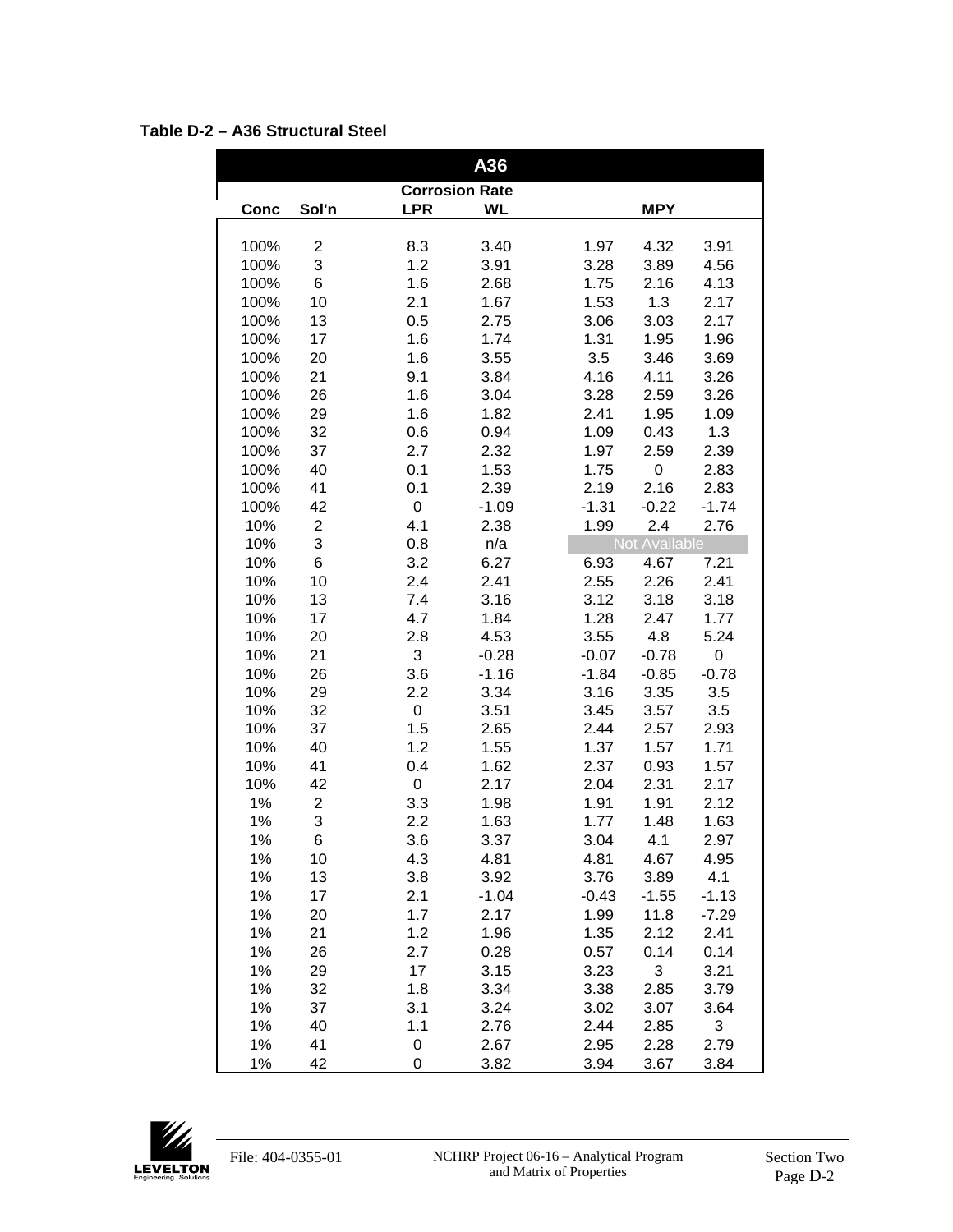|      |       |            | AA6061                |         |               |          |
|------|-------|------------|-----------------------|---------|---------------|----------|
|      |       |            | <b>Corrosion Rate</b> |         |               |          |
| Conc | Sol'n | <b>LPR</b> | <b>WL</b>             |         | <b>MPY</b>    |          |
|      |       |            |                       |         |               |          |
| 100% | 2     | 61.7       | 2.51                  | 4.39    | 3.15          | 0        |
| 100% | 3     | 72.9       | 10.08                 | 11.3    | 10.08         | 8.87     |
| 100% | 6     | 76.5       | 2.32                  | 1.26    | 3.15          | 2.54     |
| 100% | 10    | 82.2       | 5.26                  | 2.51    | 7.56          | 5.7      |
| 100% | 13    | 2.3        | 11.14                 | 10.04   | 11.97         | 11.41    |
| 100% | 17    | 66.2       | $-0.21$               | $-0.63$ | $-0.63$       | 0.63     |
| 100% | 20    | 63.6       | 6.73                  | 6.28    | 7.56          | 6.34     |
| 100% | 21    | 94.9       | 6.09                  | 6.91    | 5.67          | 5.7      |
| 100% | 26    | 72         | 5.47                  | 5.02    | 5.04          | 6.34     |
| 100% | 29    | 42.3       | 5.47                  | 2.51    | 5.67          | 8.24     |
| 100% | 32    | 45.2       | 2.73                  | 4.39    | 1.89          | 1.9      |
| 100% | 37    | 60.9       | 6.09                  | 8.16    | 5.04          | 5.07     |
| 100% | 40    | 11.5       | $-0.01$               | 1.26    | 1.89          | $-3.17$  |
| 100% | 41    | 70.4       | 7.36                  | 9.42    | 5.04          | 7.61     |
| 100% | 42    | 71.1       | $-6.73$               | $-3.14$ | $-8.19$       | $-8.87$  |
| 10%  | 2     | 22.6       | 0.47                  | 0.4     | 0.4           | 0.6      |
| 10%  | 3     | 5.8        | n/a                   |         | Not Available |          |
| 10%  | 6     | 43.2       | 60.79                 | 82.12   | 25.36         | 74.88    |
| 10%  | 10    | 37.5       | 2.35                  | 3.02    | 2.01          | 2.01     |
| 10%  | 13    | 25.2       | $-0.74$               | $-0.81$ | $-0.8$        | $-0.6$   |
| 10%  | 17    | 52.2       | 1.55                  | 1.82    | 1.41          | 1.42     |
| 10%  | 20    | 25.1       | 6.36                  | 6.5     | 6.49          | 6.09     |
| 10%  | 21    | 39         | $-17.86$              | -21.52  | $-17.24$      | $-14.83$ |
| 10%  | 26    | 41.9       | $-7.44$               | $-7.11$ | $-8.72$       | $-6.5$   |
| 10%  | 29    | 6.7        | 3.28                  | 2.67    | 3.69          | 3.49     |
| 10%  | 32    | 42.7       | 0.48                  | 0.41    | 0.41          | 0.62     |
| 10%  | 37    | 29.7       | 2.96                  | 2.69    | 3.3           | 2.89     |
| 10%  | 40    | 0          | 1.86                  | 2.28    | 1.24          | 2.06     |
| 10%  | 41    | 40.1       | 1.03                  | 0.83    | 1.03          | 1.24     |
| 10%  | 42    | 34.4       | 4.49                  | 4.19    | 5.04          | 4.23     |
| 1%   | 2     | 0.2        | 0.20                  | 0.6     | 0             | 0        |
| 1%   | 3     | 0.1        | 0.87                  | 1.61    | 0             | 1.01     |
| 1%   | 6     | 0.9        | 2.89                  | 2.62    | 4.23          | 1.81     |
| 1%   | 10    | 0.1        | 1.27                  | 3.02    | 0.4           | 0.4      |
| 1%   | 13    | 0.7        | $-1.01$               | $-3.64$ | 0.2           | 0.4      |
| 1%   | 17    | 0          | $-7.41$               | $-6.87$ | $-7.27$       | $-8.09$  |
| 1%   | 20    | 0.6        | 0.20                  | 1.83    | 0             | $-1.22$  |
| 1%   | 21    | 0          | 0.54                  | 0.41    | 0.81          | 0.41     |
| 1%   | 26    | 0.2        | $-2.77$               | $-3.05$ | $-4.46$       | $-0.81$  |
| 1%   | 29    | 0.1        | 2.46                  | 2.26    | 2.05          | 3.08     |
| 1%   | 32    | 0.1        | 1.30                  | 1.23    | 1.64          | 1.03     |
| 1%   | 37    | 0.1        | 0.97                  | 1.04    | 1.03          | 0.83     |
| 1%   | 40    | 0          | 1.51                  | 1.04    | 2.06          | 1.44     |
| 1%   | 41    | 0          | 2.27                  | 1.66    | 2.68          | 2.48     |
| 1%   | 42    | 0          | 1.05                  | 1.26    | 1.05          | 0.85     |

## **Table D-3 – AA6061-T6 Wrought Aluminum Alloy**

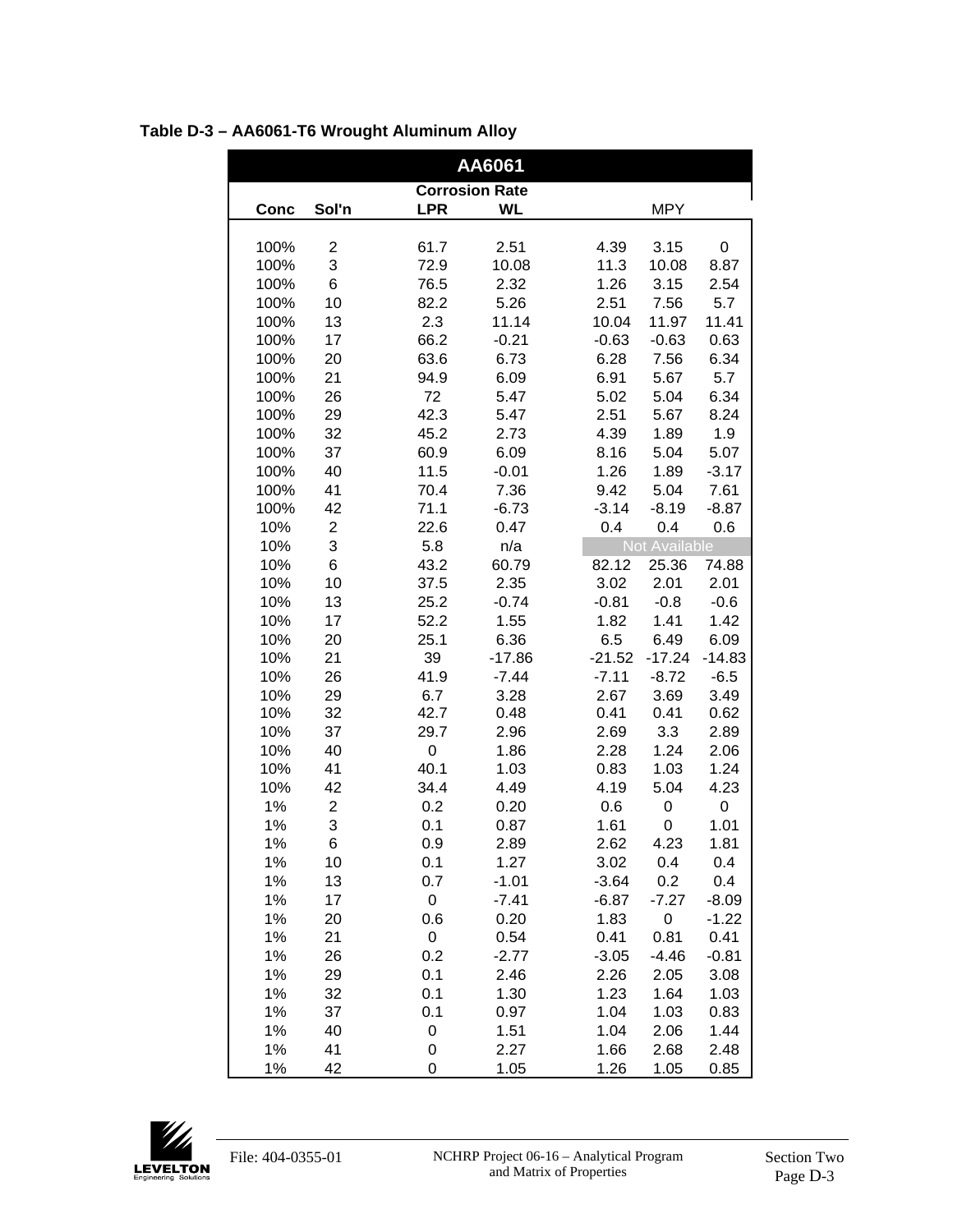# **Table D-4 – CDA 360 Free Machining Brass**

|       |                         |            | <b>CDA360</b>         |                  |             |           |
|-------|-------------------------|------------|-----------------------|------------------|-------------|-----------|
|       |                         |            | <b>Corrosion Rate</b> |                  |             |           |
| Conc  | Sol'n                   | <b>LPR</b> | <b>WL</b>             |                  |             |           |
|       |                         |            |                       |                  |             |           |
| 100%  | $\overline{c}$          | 13.2       | 1.58                  | 1.16             | 1.79        | 1.8       |
| 100%  | 3                       | 5.7        | 1.44                  | 1.69             | 1.27        | 1.37      |
| 100%  | 6                       | 3.8        | 2.36                  | 2.11             | 2.32        | 2.64      |
| 100%  | 10                      | 3.4        | 2.11                  | $\boldsymbol{2}$ | 1.9         | 2.43      |
| 100%  | 13                      | 2.2        | 0.84                  | 1.05             | 0.74        | 0.74      |
| 100%  | 17                      | 3          | 1.16                  | 1.16             | 1.69        | 0.63      |
| 100%  | 20                      | 1          | 1.45                  | 1.27             | 1.27        | 1.8       |
| 100%  | 21                      | 31.3       | 0.32                  | 0.53             | 0.11        | 0.32      |
| 100%  | 26                      | 0.7        | 0.92                  | 0.74             | 1.06        | 0.95      |
| 100%  | 29                      | 0.2        | $-1.09$               | $-0.95$          | $-1.27$     | $-1.06$   |
| 100%  | 32                      | 1          | $-1.86$               | $-2.21$          | $-2.43$     | $-0.95$   |
| 100%  | 37                      | 0.3        | 0.32                  | 0.32             | 0.53        | 0.11      |
| 100%  | 40                      | 9          | $-0.53$               | 0.21             | 0           | $-1.8$    |
| 100%  | 41                      | 85.6       | 0.21                  | 0.11             | 0.32        | 0.21      |
| 100%  | 42                      | 53.8       | $-0.21$               | $-0.53$          | $-0.42$     | 0.32      |
| 10%   | 2                       | 0.2        | 0.35                  | 0.45             | 0.31        | 0.28      |
| 10%   | 3                       | 0.1        | n/a                   |                  | Not Availab | le        |
| 10%   | 6                       | 26.9       | 1.98                  | 1.21             | 4.32        | 0.41      |
| 10%   | 10                      | 47.6       | 0.80                  | 0.72             | 0.38        | 1.31      |
| 10%   | 13                      | 24.3       | 0.39                  | 0.41             | 0.45        | 0.31      |
| 10%   | 17                      | 4.4        | 0.95                  | 1                | 0.62        | 1.24      |
| 10%   | 20                      | 20.5       | 4.33                  | 4.07             | 4.42        | 4.49      |
| 10%   | 21                      | 1.1        | $-0.93$               | $-1.28$          | $-0.69$     | $-0.83$   |
| 10%   | 26                      | 26.9       | $-0.81$               | $-0.66$          | $-0.9$      | $-0.86$   |
| 10%   | 29                      | 0.2        | 0.08                  | 0.21             | $-0.31$     | 0.35      |
| 10%   | 32                      | 32.4       | 0.00                  | 0                | $-0.03$     | 0.03      |
| 10%   | 37                      | 1.8        | 1.62                  | 1.46             | 1.71        | 1.68      |
| 10%   | 40                      | 65.4       | 0.31                  | 0.14             |             |           |
| 10%   | 41                      | 97.5       |                       |                  | 0.42        | 0.38      |
|       |                         | 81.5       | 0.08                  | 0.1              | 0.07        | 0.07      |
| 10%   | 42                      |            | $-0.28$               | $-0.35$          | $-0.25$     | $-0.25$   |
| 1%    | $\overline{\mathbf{c}}$ | 2.9        | 0.56                  | 0.55             | 0.59        | 0.55      |
| 1%    | 3                       | 0.6        | 0.48                  | 0.55             | 0.48        | 0.41      |
| 1%    | 6                       | 6          | 3.96                  | 1.73             | 7.22        | 2.94      |
| $1\%$ | 10                      | 1.4        | 0.26                  | 0.24             | 0.48        | 0.07      |
| $1\%$ | 13                      | 11.4       | 1.00                  | 0.89             | 1.24        | 0.86      |
| 1%    | 17                      | 2.4        | 0.02                  | $-0.17$          | 0           | 0.24      |
| 1%    | 20                      | 1.2        | $-0.81$               | $-0.48$          | $-1.11$     | $-0.83$   |
| 1%    | 21                      | 0.4        | $-0.05$               | $-0.03$          | $-0.14$     | 0.03      |
| 1%    | 26                      | 0.2        | 0.35                  | 0.28             | 0.35        | 0.41      |
| 1%    | 29                      | 3.9        | 0.81                  | 0.73             | 0.83        | 0.87      |
| $1\%$ | 32                      | 0.1        | 0.15                  | 0.1              | 0.17        | 0.17      |
| $1\%$ | 37                      | 0.7        | 0.34                  | 0.35             | 0.31        | 0.35      |
| 1%    | 40                      | 0.2        | 0.23                  | 0.21             | 0.21        | 0.28      |
| 1%    | 41                      | 13.8       | 0.24                  | 0.31             | 0.21        | 0.21      |
| $1\%$ | 42                      | 3.1        | $-0.01$               | 0                | $-0.04$     | $\pmb{0}$ |

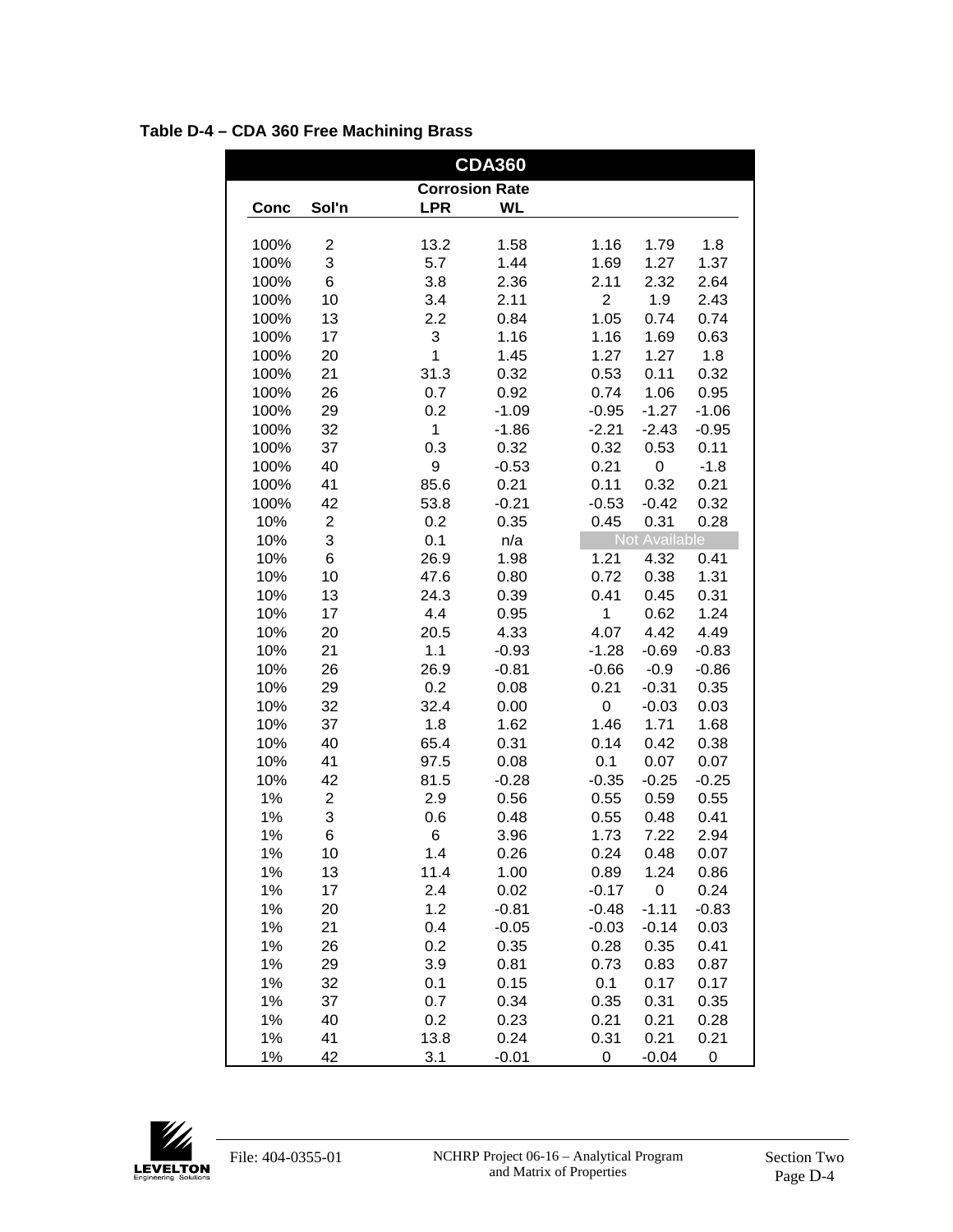# **Table D-5 – AZ91C-T6 Magnesium Alloy**

|       | <b>AZ91C</b>            |            |                       |                                  |  |  |  |  |
|-------|-------------------------|------------|-----------------------|----------------------------------|--|--|--|--|
|       |                         |            | <b>Corrosion Rate</b> |                                  |  |  |  |  |
| Conc  | Sol'n                   | <b>LPR</b> | WL                    | <b>MPY</b>                       |  |  |  |  |
|       |                         |            |                       |                                  |  |  |  |  |
| 100%  | $\overline{2}$          | 5.4        | 12.12                 | 9.07<br>6.96<br>20.34            |  |  |  |  |
| 100%  | 3                       | 109.8      | 531.43                | 501.56<br>540.74<br>551.98       |  |  |  |  |
| 100%  | 6                       | 28.4       | 8.86                  | 11.45<br>7.08<br>8.06            |  |  |  |  |
| 100%  | 10                      | 21         | 13.41                 | 11.78<br>15.46<br>12.99          |  |  |  |  |
| 100%  | 13                      | 66.7       | 16.50                 | 16.38<br>16.59<br>16.53          |  |  |  |  |
| 100%  | 17                      | #DIV/0     | 300.19                | 134.36<br>349.82<br>416.39       |  |  |  |  |
| 100%  | 20                      | 68.9       | 47.11                 | 52.99<br>44.26<br>44.07          |  |  |  |  |
| 100%  | 21                      | 124.4      | 24.83                 | 24<br>26.76<br>23.73             |  |  |  |  |
| 100%  | 26                      | 79.2       | 306.61                | 265.5<br>350.36<br>303.96        |  |  |  |  |
| 100%  | 29                      | 103.5      | 143.68                | 137.54<br>144.43<br>149.08       |  |  |  |  |
| 100%  | 32                      | 82         | 70.18                 | 63.7<br>58.13<br>88.7            |  |  |  |  |
| 100%  | 37                      | 21.1       | 0.89                  | 0<br>2.14<br>0.53                |  |  |  |  |
| 100%  | 40                      | 47.7       | 76.20                 | 78.15<br>73.06<br>77.4           |  |  |  |  |
| 100%  | 41                      | 14         | 13.44                 | 10.17<br>25.06<br>5.08           |  |  |  |  |
| 100%  | 42                      | 31.4       | 15.26                 | 24.62<br>5.33<br>15.82           |  |  |  |  |
| 10%   | $\overline{2}$          | 48.7       | 11.75                 | 13.32<br>12.84<br>9.1            |  |  |  |  |
| 10%   | 3                       | 79.7       | n/a                   | <b>Not Available</b>             |  |  |  |  |
| 10%   | 6                       | 78.6       | 10.80                 | 11.68<br>13.49<br>7.24           |  |  |  |  |
| 10%   | 10                      | 10.1       | 13.27                 | 13.62<br>14.51<br>11.68          |  |  |  |  |
| 10%   | 13                      | 42.9       | 4.48                  | 2.73<br>4.81<br>5.9              |  |  |  |  |
| 10%   | 17                      | 62.8       | 35.98                 | 31.22<br>36.49<br>40.22          |  |  |  |  |
| 10%   | 20                      | 17.8       | 24.72                 | 22<br>25.36<br>26.8              |  |  |  |  |
| 10%   | 21                      | 30.3       | $-5.79$               | $-2.35$<br>$-7.22$<br>$-7.81$    |  |  |  |  |
| 10%   | 26                      | 56.1       | $-4.70$               | $-1.01$<br>$-6.21$<br>$-6.89$    |  |  |  |  |
| 10%   | 29                      | 60.5       | 57.80                 | 50.5<br>64.82<br>58.08           |  |  |  |  |
| 10%   | 32                      | 37         | 1.85                  | 1.27<br>2.74<br>1.54             |  |  |  |  |
| 10%   | 37                      | 7.2        | 8.84                  | 5.6<br>9.53<br>11.4              |  |  |  |  |
| 10%   | 40                      | 5.5        | $-21.23$              | $-19.59$<br>$-24.25$<br>$-19.86$ |  |  |  |  |
| 10%   | 41                      | 5          | 5.07                  | 3.15<br>4.33<br>7.72             |  |  |  |  |
| 10%   | 42                      | 5.1        | 10.36                 | 12.62<br>11.49<br>6.96           |  |  |  |  |
| 1%    | $\overline{\mathbf{c}}$ | 2.8        | 6.53                  | 1.12<br>8.18<br>10.28            |  |  |  |  |
| 1%    | 3                       | 3.1        | 4.17                  | 4.25<br>3.59<br>4.67             |  |  |  |  |
| $1\%$ | $6\phantom{1}6$         | 1.2        | 3.66                  | 3.09<br>4.85<br>3.05             |  |  |  |  |
| 1%    | 10                      | 2.5        | 1.03                  | 2.15<br>0.77<br>0.18             |  |  |  |  |
| 1%    | 13                      | 19.5       | 2.29                  | 2.09<br>2.09<br>2.7              |  |  |  |  |
| 1%    | 17                      | 7.9        | $-25.23$              | $-24.78$<br>$-22.2$<br>$-28.72$  |  |  |  |  |
| 1%    | 20                      | 8.8        | $-0.41$               | 2.52<br>$-2.86$<br>$-0.89$       |  |  |  |  |
| 1%    | 21                      | 8          | 2.17                  | 1.01<br>2.31<br>3.19             |  |  |  |  |
| 1%    | 26                      | 1.3        | 4.27                  | 3.19<br>5.88<br>3.73             |  |  |  |  |
| 1%    | 29                      | 5.4        | 8.60                  | 9.55<br>6.84<br>9.41             |  |  |  |  |
| 1%    | 32                      | 12.8       | $-2.26$               | $-0.85$<br>$-2.17$<br>$-3.76$    |  |  |  |  |
| 1%    | 37                      | 3.4        | 5.33                  | 5.6<br>4.33<br>6.07              |  |  |  |  |
| 1%    | 40                      | 0.7        | 3.26                  | 2.45<br>3.29<br>4.05             |  |  |  |  |
| 1%    | 41                      | 1.2        | 2.55                  | 1.75<br>2.77<br>3.13             |  |  |  |  |
| 1%    | 42                      | 0.8        | 3.51                  | 3.03<br>3.56<br>3.95             |  |  |  |  |